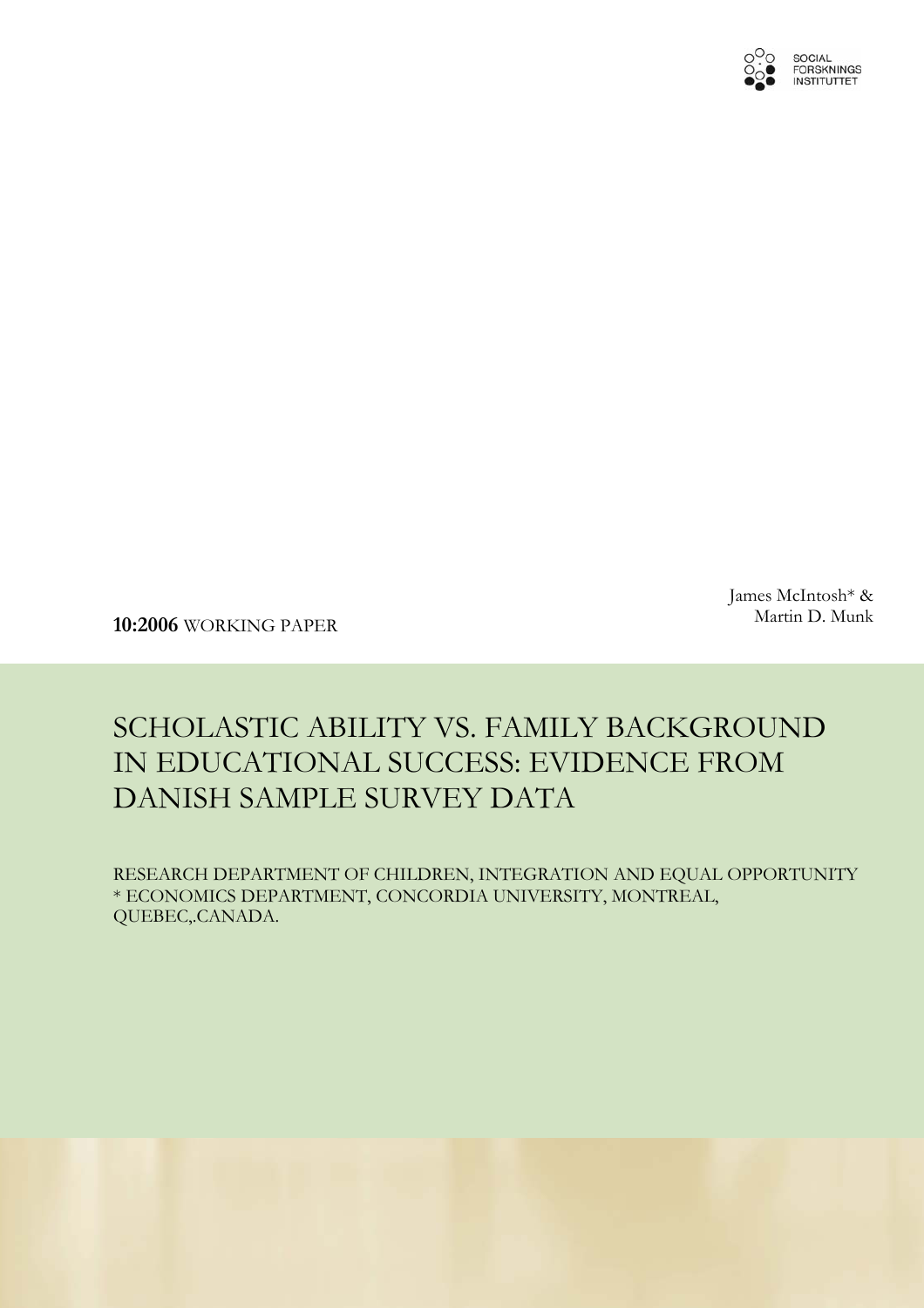# *Scholastic ability vs. family background in educational success: evidence from Danish sample survey data.*

*James McIntosh & Martin D. Munk* 

*Social mobility and social inheritance Working Paper 10:2006* 

The Working Paper Series of The Danish National Institute of Social Research contain interim results of research and preparatory studies. The Working Paper Series provide a basis for professional discussion as part of the research process. Readers should note that results and interpretations in the final report or article may differ from the present Working Paper. All rights reserved. Short sections of text, not to exceed two paragraphs, may be quoted without explicit permission provided that full credit, including ©-notice, is given to the source.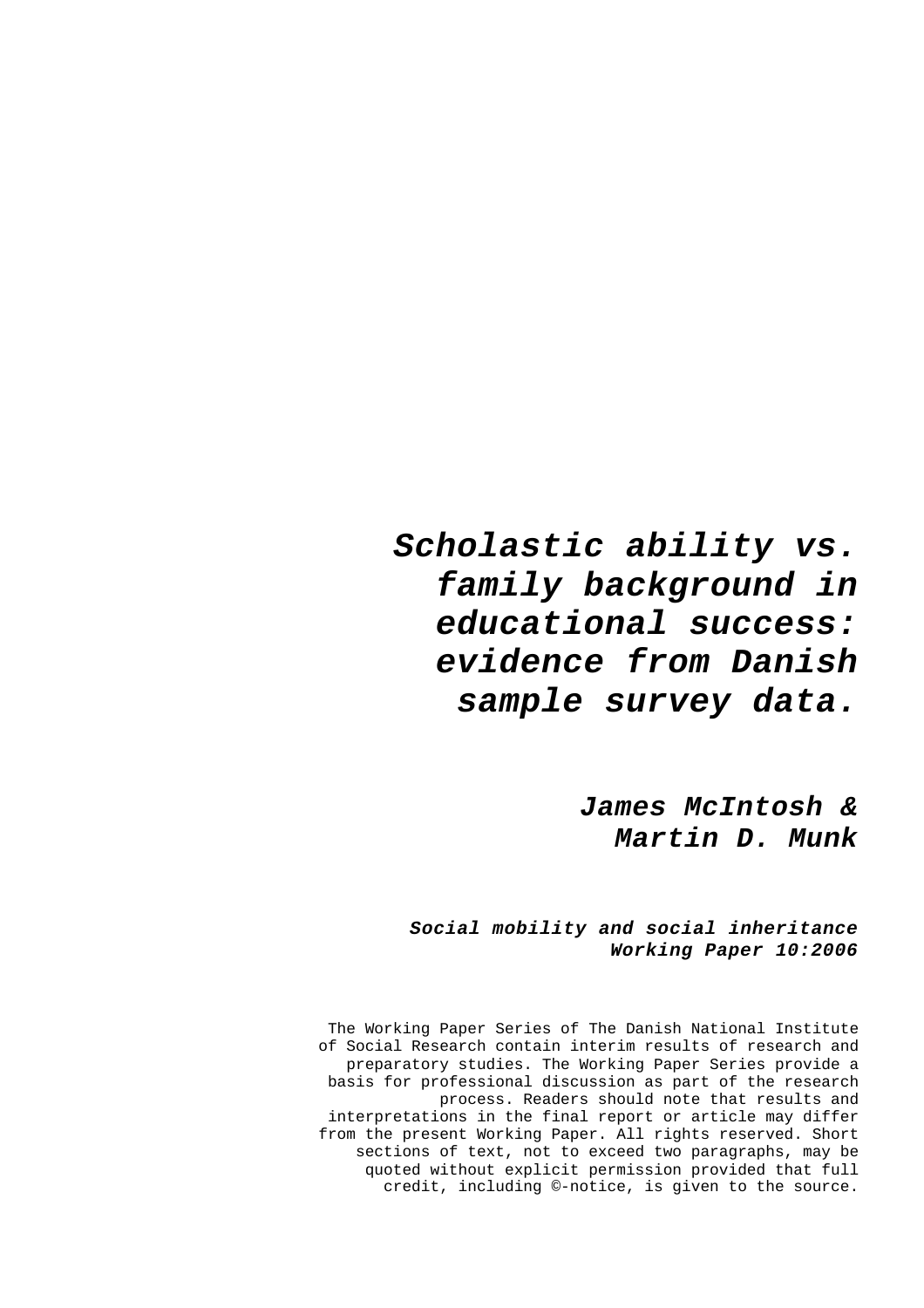### SCHOLASTIC ABILITY VS. FAMILY BACKGROUND IN ED-UCATIONAL SUCCESS: EVIDENCE FROM DANISH SAM-PLE SURVEY DATA<sup>∗</sup>

### James McIntosh<sup>1,2</sup>, Martin D. Munk<sup>2</sup>

<sup>1</sup>Economics Department, Concordia University, 1455 De Maisonneuve Blvd. W. Montreal Quebec, H3G 1M8 1M8, Canada. (E-mail: jamesm@vax2.concordia.ca)

<sup>2</sup>Danish National Institute of Social Research, Herluf Trolles Gade 11, DK-1052 Copenhagen K, Denmark.

First version received May 2005 /Final version accepted December 2005.

Abstract. This research examines the role of scholastic ability and family background variables in the determination of educational attainment in Denmark. A categorical representation of the highest level of education attained by the individual is the dependent variable. It is analyzed by procedures which take account of the presence of unobservable factors. Parent's education and occupation along with an indicator of scholastic ability which is represented by a set of aptitude tests explain a small but significant portion of the variation in their children's' educational success. Women are shown to respond differently to their environments than men and including these test scores does not remove the need to deal with unmeasured attributes. On the basis of the available data, family background variables as a group contribute more to the explained variation in the data than the test scores. Finally, credit constraints do not appear to be a factor in educational attainments.

#### JEL Classification Numbers: I21, C25.

Keywords: Educational Mobility, Test Scores, Denmark, Unobservable Heterogeneity.

<sup>∗</sup>Financial support from the Danish Research Council is gratefully acknowledged. We thank Gøsta Esping-Andersen, Jens Bonke, Claudia Buchman, Else Christensen, Mariah D.R. Evans, Anders Holm, Stephen L. Morgan, Helene Skyt Nielsen, Torben Tranæs, Jørgen Søndergaard, Wout Ultee, Mary Beth Walker, Christopher Winship, and two anomymous referees for comments on earlier versions.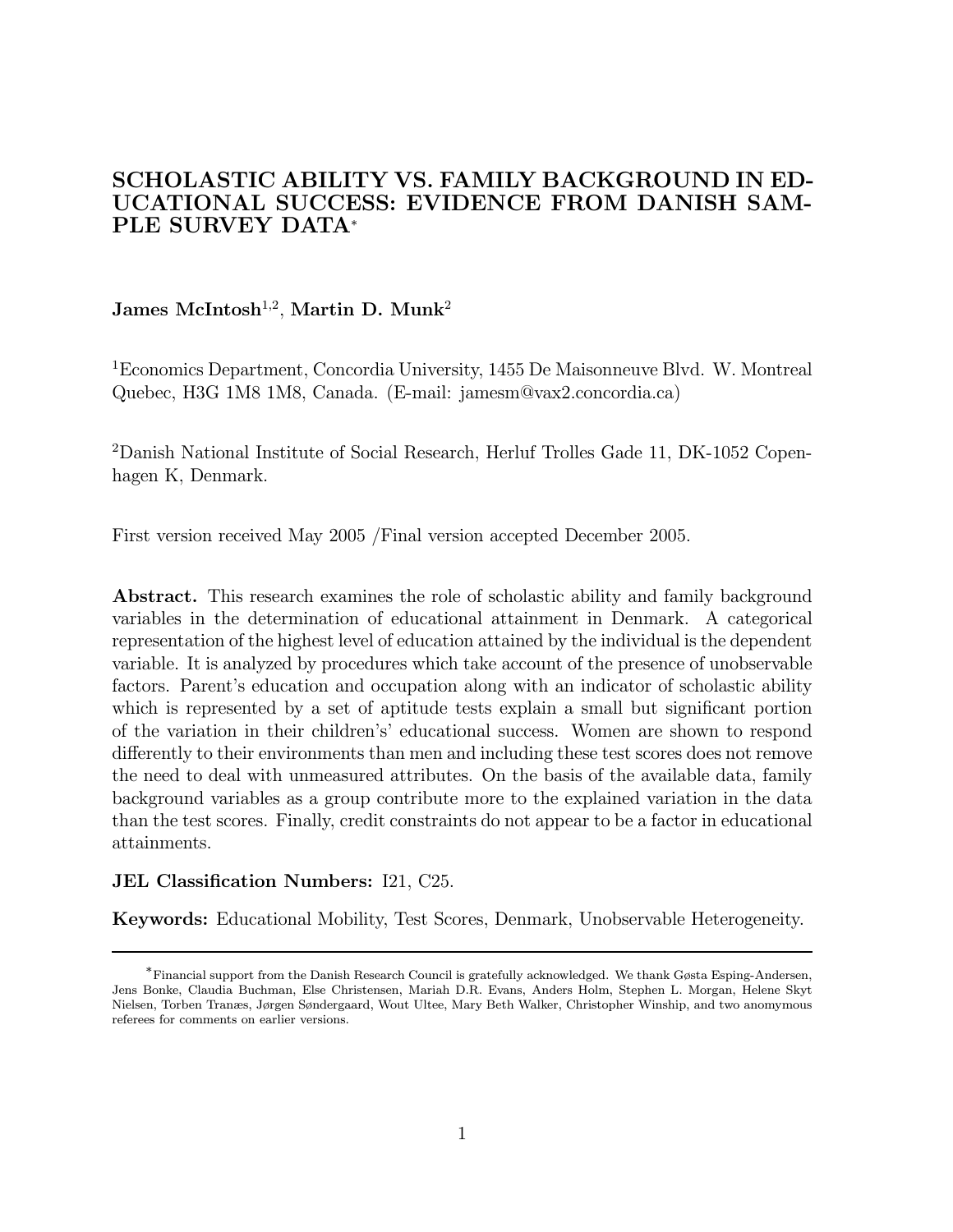# 1 introduction

Educational attainment and the extent to which an individual participates in the educational system is, perhaps, one of the single most important factors in the determination of lifetime economic and social attainment. Although much research has been undertaken to explain the determinants of educational attainment it is far from being complete and there are many unresolved issues. Some of these, like the relative importance of scholastic ability and gender in educational success, as well as the importance of unobservable effects and how they should be treated are the focus of our attention. This study examines the determinants of educational attainment of a sample of Danish students who were fourteen in 1968 and who participated in the 1968 Danish Longitudinal Survey of Youth. We examine the role of the respondent's scholastic ability and social and economic background, especially the occupational and educational characteristics of the respondent's parents, parent's income, the number of siblings, and the respondent's attitude to school etc. in the respondent's success in the educational system.

Under the direction of E. J. Hansen, the Danish National Institute of Social Research organized a series of surveys of a sample of Danish children who were born in 1954 or 1955. The data from this survey was first analyzed by Ørum (1971) and more recently by Hansen (1995) using simple tabular statistical procedures. However, new methods have been developed for analyzing of this type data and it is our intention to apply these in a systematic way to explain Danish educational attainments. The Danish case is an interesting one to consider because at the time the survey was conducted Denmark had already developed an advanced set of welfare programmes with free and universal access to all levels of schooling. As a result it is not unreasonable to expect that by the end of the 1970's ability and not family background variables would be the prime determinants educational success. Our results show that this is not the case.

There are two ways of measuring educational attainment as an outcome; one is completed years of schooling and the other is a categorical representation indicating the most advanced level achieved. Our preference is for the latter because in Denmark there are usually a number of educational outcomes that can be achieved with the same number of years of formal schooling. For example, there are respondents in our sample with university degrees who took the same number of years to complete their schooling as some of the respondents with an apprenticeship or vocational qualification.

Our approach is to use a family based human capital model. In a seminal paper, Becker and Tomes (1979) suggested that parents, in valuing the characteristics of their children, were paternalistic and made household decisions which reflected the interests of all generations within the family.<sup>1</sup> Without actual data on the details of time and expenditure allocations within the household it is difficult to distinguish between the benefits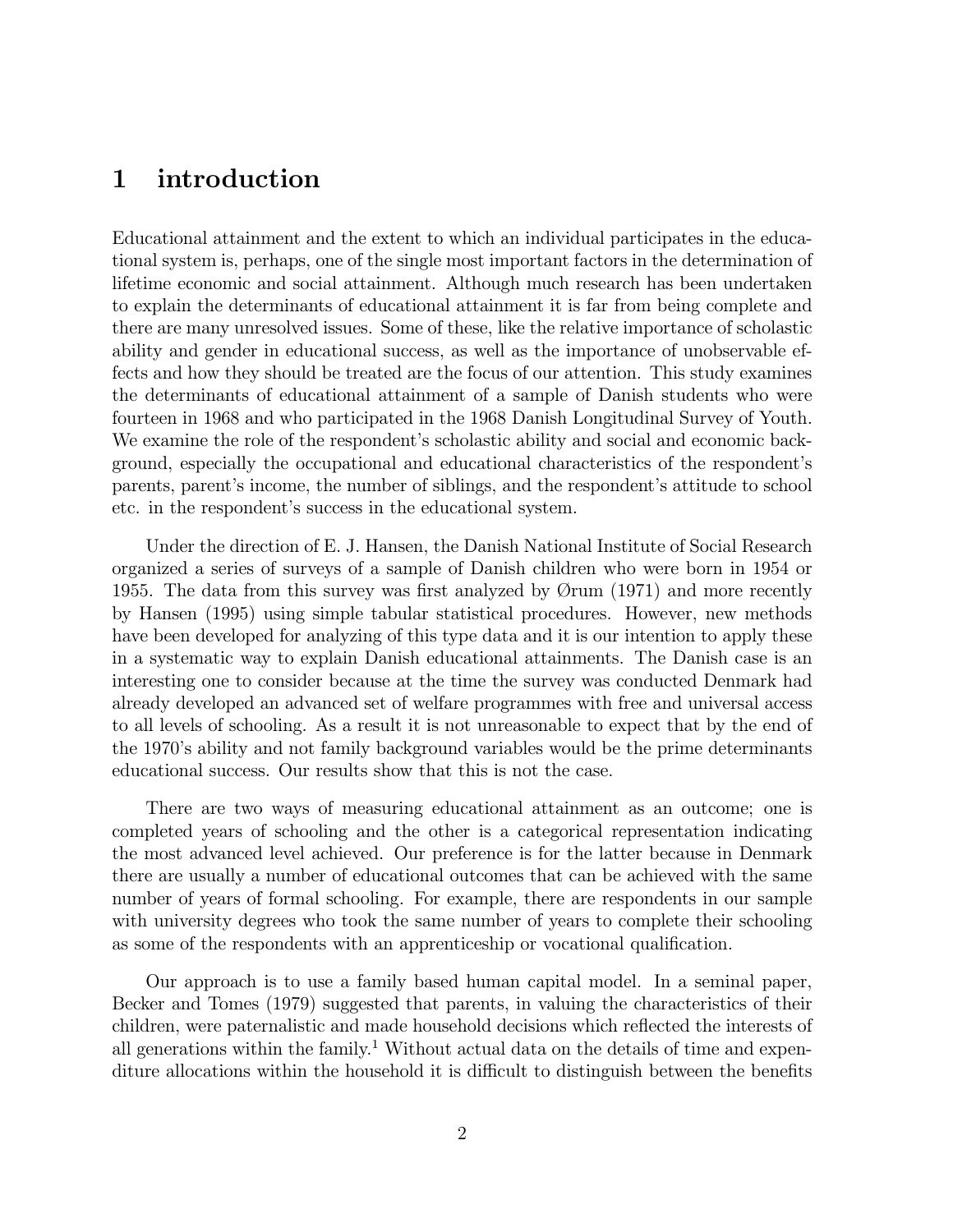which accrue to children through the actual investment process and those which depend on the quality of the parent as represented by his or her characteristics. In either case the idea is that the human capital accumulation process is affected by the characteristics of the family in which the individual grows up. Here we are following the tradition of Blau and Duncan (1967), and more recently, Dearden et al (1997) and Dearden (1999), and Bowles, Gintis, and Osborne (2001) in looking for the relevant environmental and family background variables as determinants of educational attainment.

In summary, our results which are based on mixed ordered probability models of five categories of educational attainment, are the following: i) household background variables are more important as a group in explaining the final level of educational attainment than are a battery of three test scores administered at age fourteen, ii) women's performance is determined by different variables than those which determine the success of men; in particular, test scores and unobservables play different roles for the two genders, iii) unobservable effects which are often attributed to ability are present even when test scores are included as covariates suggesting that there other non-cognitive dimensions to ability that matter in educational success, iv) unobservables are significant, as indicated by the superiority in terms of the likelihood of mixed distributions over unmixed distributions, and v), the significance of income as a regressor probably does not imply that there are credit constraints limiting access to higher levels of education.

The paper has the following format. The next section provides a brief review of the literature on educational attainment as well as some of the statistical procedures that have been used in its analysis. Results of what other researchers in this area have found are summarized here. A formal model of educational attainments is developed in section 3 and in section 4 Danish educational attainment data are analyzed using both ordered and unordered probability models which are estimated by procedures which take into account the presence of unobservable factors. Our procedures are in the spirit of the work of Cameron and Heckman (1998), but belong to the more general set of latent class models as exemplified by Deb and Trivedi (1997) and Wedel et al (1993). Our results are presented in section 5 where we also discuss the importance of household income and whether its significance can be interpreted as implying the presence of credit constraints on the feasibility of attending institutions of higher learning.

## 2 The educational attainment literature

Much of the early literature on educational attainment and mobility used regression methods applied to years of completed schooling. Featherman and Hauser is an early example but there are many more studies, many of which, are surveyed in Haveman and Wolfe (1995). Examples of this type of analysis after 1995 are the study of Dearden *et al*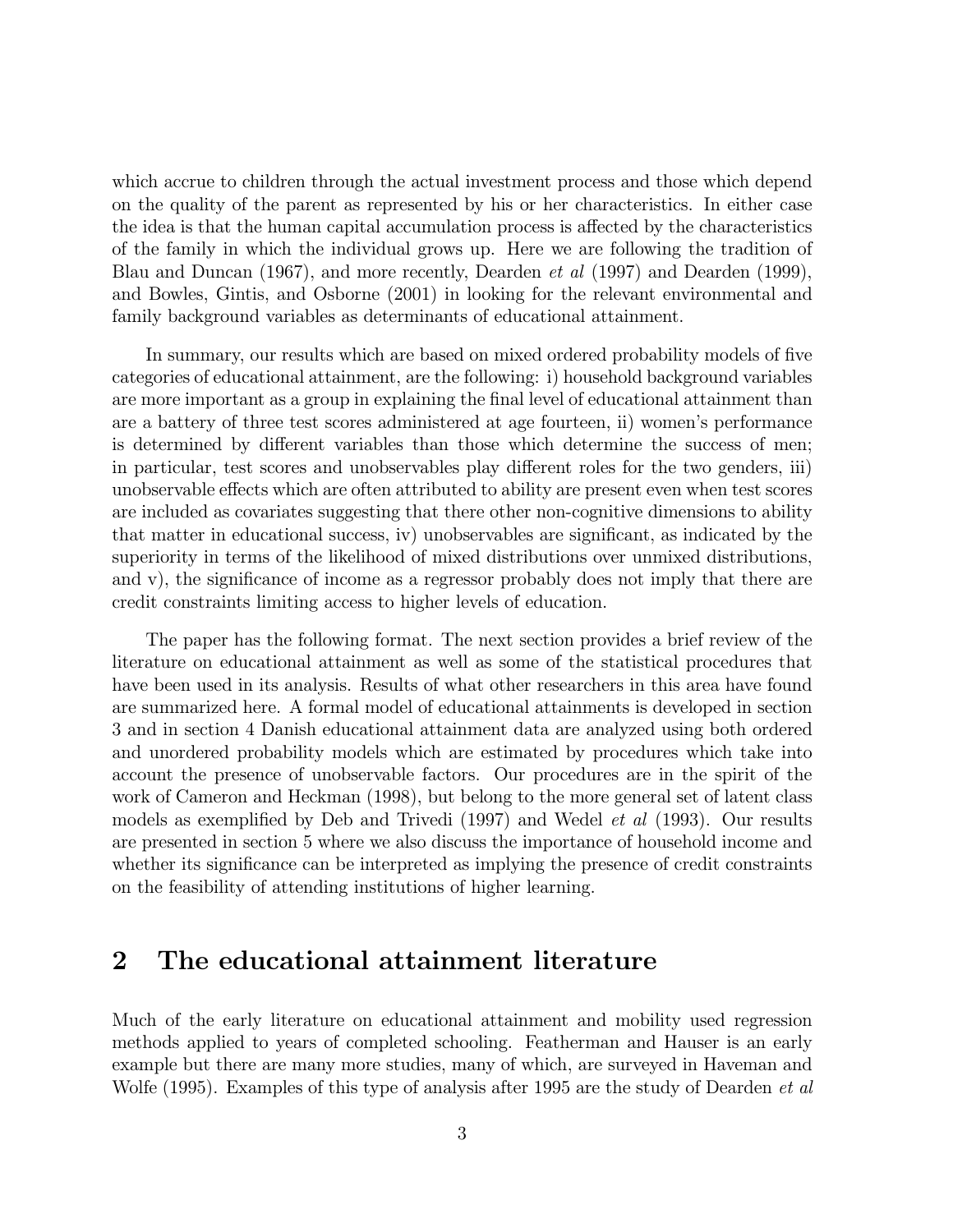(1997) and Dearden (1999) using the British National Child Development Survey. They find that father's years of education, mother's years of education, birth order, type of school, father's occupation, and the financial state of the household were significant in explaining completed years of school for both men and women. Like many other studies they find that mother's education is more important than that of the father even when scores from both verbal and mathematical ability tests are included as regressors.<sup>2</sup> Similar results for the United States have been obtained by Peters and Mullis (1997), Fisher et al (1996), and Korenman and Winship (2000, Appendix B).

Recent advances in computational methods have made it possible to estimate dynamic structural models of the full sequence of educational decisions. Major contributions here are Belzil and Hansen (2003) and Keane and Wolpin (2001). These two studies exploit the panel structure of the National Longitudinal Study of Youth. While their models are considerably more complicated than those underlying the research summarized above their conclusions are very much in line with what others have found. To us this suggests that the problems which are caused by unobservable effects and which are properly dealt with in these two papers may not be as serious as some researchers have claimed.

In many European countries, including Denmark, years of school does not correspond very well to categorical representations and there are often many different types of education that are acquired with the same number of years of school. In addition to the difficulties arising from the weak relationship between years of schooling and the actual qualification obtained the regression model has been criticized because of its alleged failure to capture the sequential nature of educational decisions. Mare (1980, 1981) was one of the first to make this point and his sequential model has become one of the cornerstones of sociological research in educational attainment. Most of the papers in the Shavit and Blossfeld (1993) volume treat education in this fashion.<sup>3</sup> Unfortunately, as Cameron and Heckman show, some of the conclusions which the researchers drew from this type of analysis are problematic and arise as an artifact of the logit specification of the stage probabilities when no account is taken of unobservables.<sup>4</sup> However, their procedure of treating the categorical probabilities for US males in the National Longitudinal Survey of Youth by an ordered probability model, corrected for unobserved heterogeneity, is certainly legitimate and, as they show, is superior on the basis of non-nested criteria to the Mare model.

Ordered models like those which Cameron and Heckman advocate are becoming more common in the literature. Ermisch and Francesconi (2001) using the British Household Panel Survey is one recent example as is the Lauer (2003) paper which uses a bivariatevariate version of the Cameron-Heckman model on French and German data. Unordered logit models are also popular and are used to explain individual educational outcome probabilities as functions of covariates. These represent household background variables like the educational qualifications of the parents, variables relating to the environment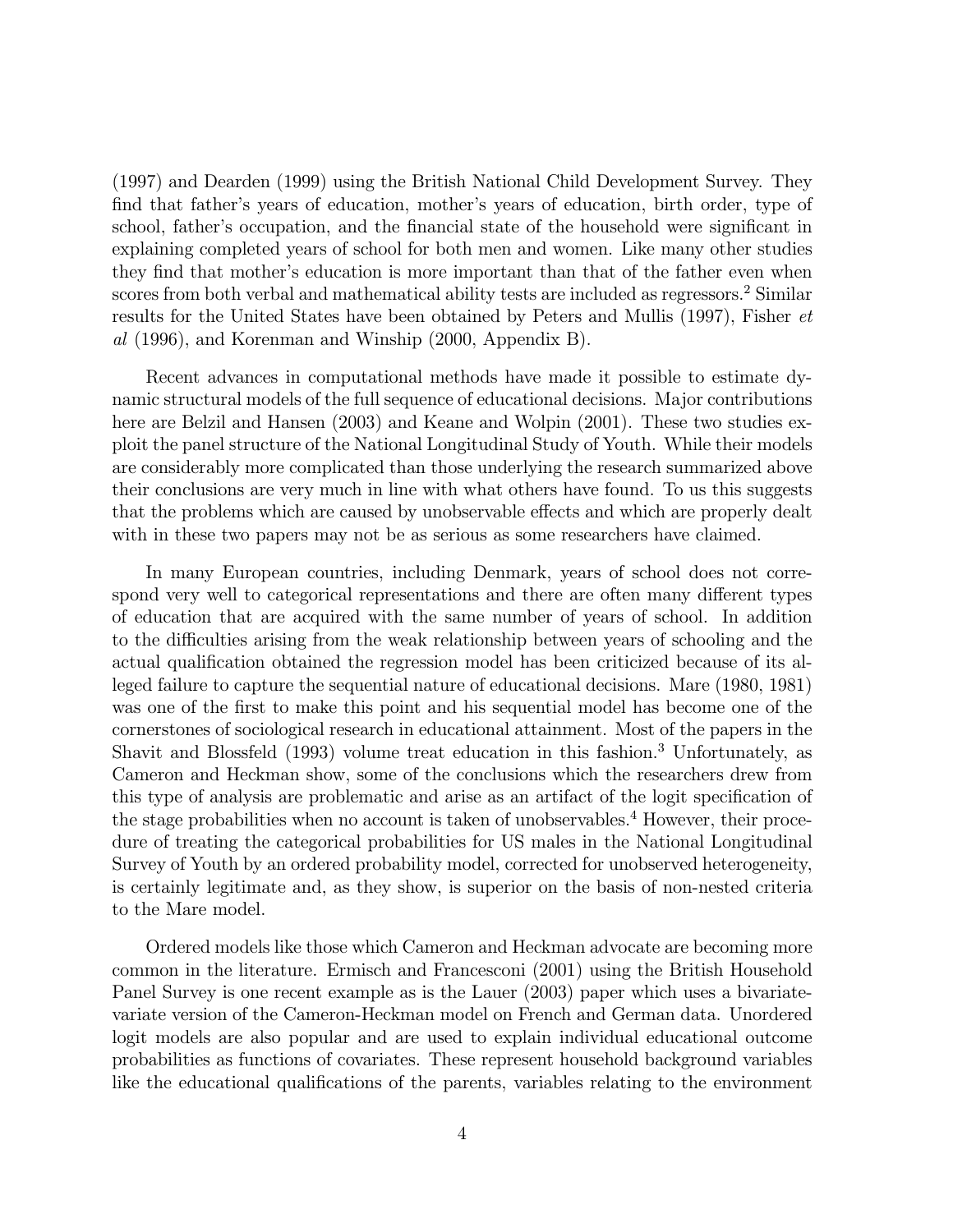in which the respondents lived as children, and variables pertaining to the place of the household in the social hierarchy.

Studies of educational attainment have been carried out for several European countries, however, there complex unresolved econometric issues in much of this research. Three problems are common in the papers that relate to our work. They arise because of selection procedures, improper conditioning on endogenous variables, and a failure to account of unobservables.

Papers by Hansen (1997) using Norwegian data and Davies et al (2002) using Danish data do not take these selection problems into account. Both find that parental background variables are important in the determination of educational outcomes. Davies et al also find self-reported ability to be significant. Furthermore, there is no attempt to deal with unobservables in these two papers. Breen and Jonsson (2000) examine Swedish register data and use social class of the parents as well as information on the particular path that the respondent took to his or her terminal educational destination. They constructed probability models of educational outcomes which take account of the path that an individual takes through the system. This is, in principle, an interesting idea since it reduces the complexity of the analysis. But there is a cost; paths are represented by a set of dummy variables which are included as regressors in the outcome probabilities. This procedure treats previous decisions as being exogenous which they are not (improper conditioning on an endogenous variable), precisely, because they are decisions which individuals made at earlier stages. This is a specification error and it can lead to parameter biases which can be very large. On the other hand, the authors control for unobservable effects and there are no selection problems. (See page 767 of their paper).

Lauer (2003) examines French and German data in a model which includes two stages, each of which is ordered in Cameron-Heckman fashion by utility. Unlike Breen and Jonsson, both states (secondary schooling and final education) are explained simultaneously in a bivariate model. This procedure by construction, eliminates both the selection problem and the endogeneity problem. Her results are similar to ours except that we find no decline in the importance of family background variables as the level of education rises. There is no control for unobservables in her model but this is not surprising since the model is already very complex.

Finally, it should be pointed out that research which relies only on household and parent characteristics is unable to distinguish between what parents actually do for their children as opposed to what children get from their parents in terms genetic or sociocultural endowments. Todd and Wolpin (2003) emphasize the importance of the quantity, quality, and timing of inputs in the child rearing process. When this type of information is missing it is impossible to determine whether households with well educated parents, for example, are more likely to have children which do well in the educational system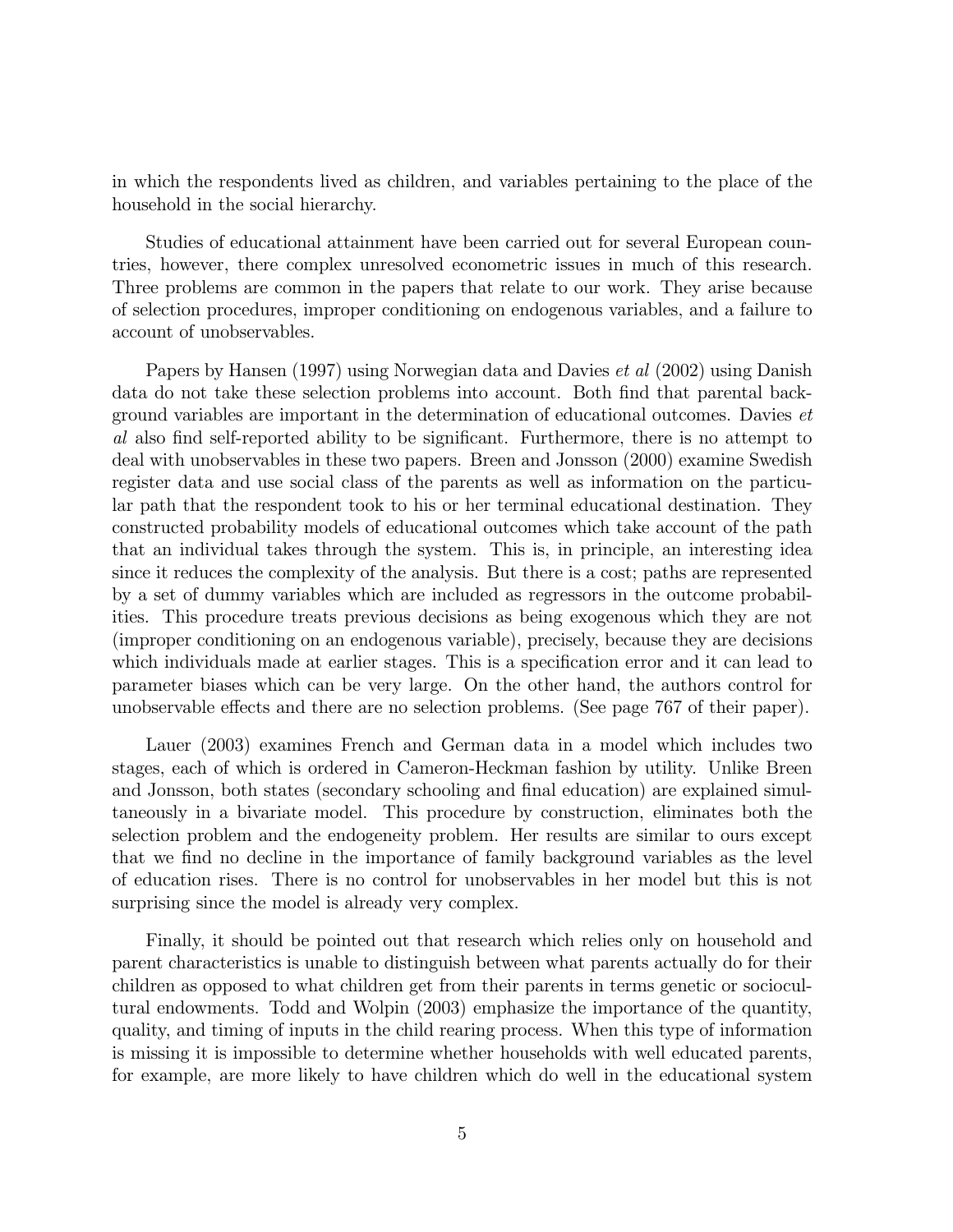because they benefited genetically from their parents or because their parents passed on the habits which made them successful academically.

# 3 A Model of Optimal Educational Decisions

One way of modelling the educational decisions of individuals is to assume that they choose an educational profile which maximizes an intertemporal objective function. The type of educational decisions which are being examined here should, in our view, be conditioned to some extent by the preferences of the individual involved. Parents, of course, are also involved as mentors and as providers of some of the resources required for the particular action chosen. Consequently, we can think of education decisions in an expanded two-stage framework where parents make investments in their children who, conditional on these investments, make the educational decisions which best serve their own long term objectives.<sup>5</sup>

At each moment in time an individual has to decide which type of educational programme is best for them. For individual  $i$  the decision will depend, in part, on the level of education acquired as of time  $t$  as well as the histories of the relevant state variables,  $X_i(t)$ . Formally, the history vector  $X_i(t) = \{x_i(s)|0 \le s \le t\}$ . The vector of  $X_i(t)$  variables is made up of variables specific to the individual, household variables, and other variables which affect individuals but lie outside the domain of the household like the returns to specific types of education or the number of university places that are available. There is uncertainty associated with future values of these variables.

Decisions will also depend on what the individual expects in terms of future benefits that derive from them. Education confers benefits to individuals in the form of financial remuneration but there are also substantial benefits involving job satisfaction, prestige, and job security. These vary over time and are represented in this model by a von-Neuman Morgenstern utility function which depends on the individuals educational attainment and the state at the time.

Here it is assumed that individuals are forward looking and maximize the present value of the stream of utilities that are expected over the remainder of his or her lifetime by selecting an educational profile from a set of J discrete alternatives. Expectations are continuously updated as new information arrives but no assumption is made about the rationality of this process since there is no way given the data available to test such an assumption.<sup>6</sup> The following value function describes the constrained optimization problem which represents this behaviour for individual i.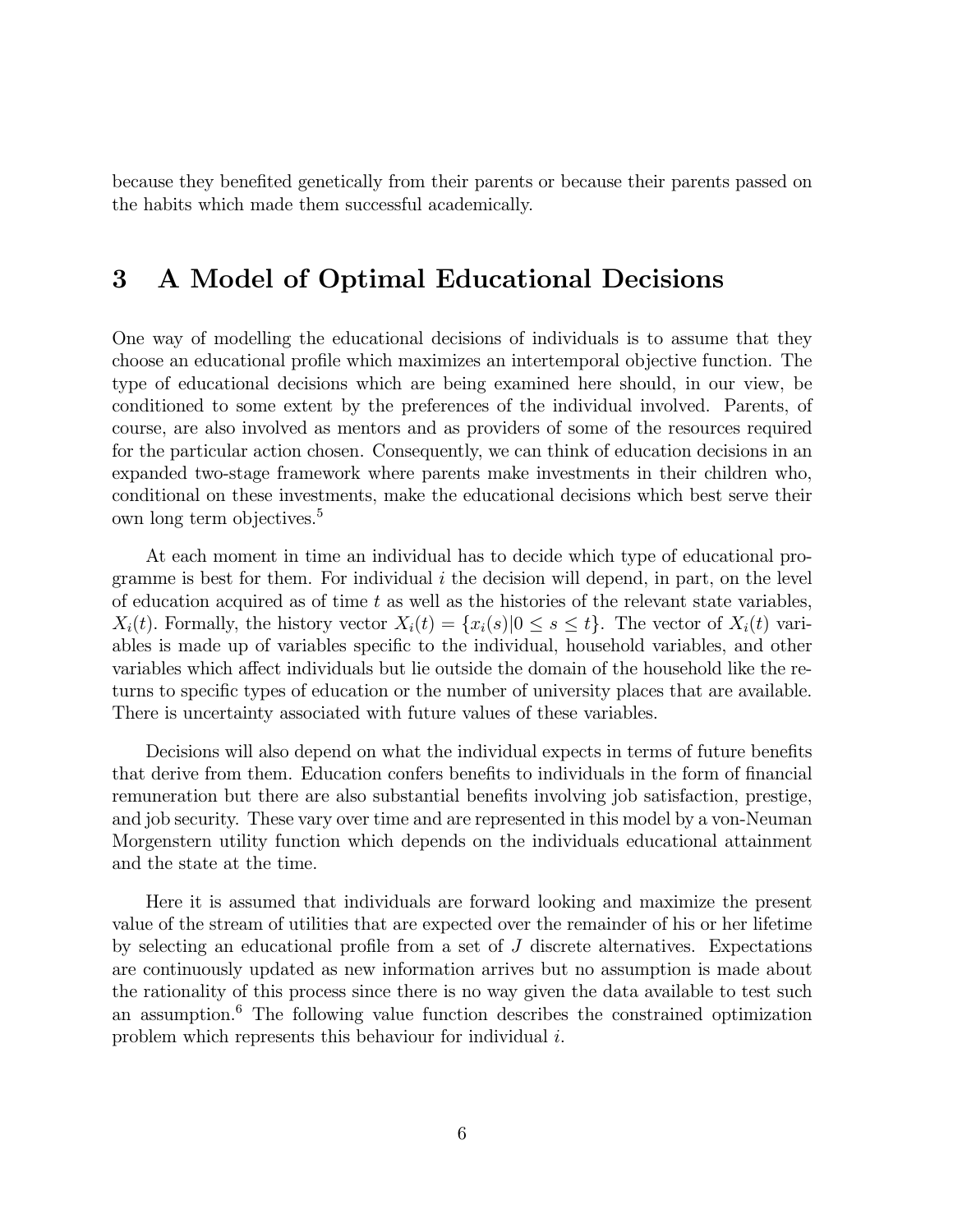$$
V_i(X_i(t), j_i(t)) = \underset{j \in J}{Max} \mathcal{E}_t \left[ \sum_{\tau=t}^{T(t)} \delta^{(\tau-t)} u_i(j(\tau), x_i(\tau) | \Omega(t) \right] \tag{1}
$$

subject to

$$
x_i(t) = g_i(X_i(t-1), z(t))
$$
\n(2)

where  $\Omega(t)$  is the information available at time t and  $z(t)$  is stochastic shock.

Although this is a dynamic sequential decision problem the data that will be used to estimate the model is retrospective and we will be looking at the last educational decision at a time when no subsequent educational decisions could have been made. Without loss of generality, let j take the integer values  $1, 2, ..., J$ . Suppose for individual i that the final educational decision was was made at  $s_i$ . Let  $v(I_i, k)$  be an approximation to  $V_i(X_i(s_i), j_i(s_i))$  where  $I_i = \beta X_i(s_i) + \epsilon_i$ , k is a real number, and  $I_i$  is an index of individual characteristics observable at time  $s_i$  (parameterized by  $\beta$ , which is assumed to be the same for all individuals) together with a random disturbance term,  $\epsilon_i$ , which captures effects which can not be observed by the researcher.  $I_i$  represents competence in some general sense and depends on environmental and family background variables as well as the individual's ability. Define

$$
k(I_i) = \underset{k}{\text{arg max}} \ v(I_i, k) \tag{3}
$$

which is the integer which maximizes  $v(I_i, k)$ .

The educational alternatives facing individual i will be ordered by the variable  $I_i$ , if  $k'(I_i) \geq 0$ . This means that the accessibility of the various levels of the educational system is determined by the competence of the individual as measured by the variable  $I_i$ . A condition for this is

$$
k'(I_i) = -\frac{\partial^2 v/\partial k \partial I_i}{\partial^2 v/\partial k^2} \ge 0
$$
\n<sup>(4)</sup>

 $\partial v/\partial k$  is the present value of stream of expected marginal utilities of education. The above condition will obtain if  $\partial v/\partial k$  increases with the level of competence and declines with the level of educational attainment, assumptions which appear to be reasonable in our context. Since the educational choices are discrete, alternative j will be selected as optimal if  $I_i$  belongs to some interval  $\alpha_{i-1}, \alpha_i$ ). As result an empirical test of the educational decision making process can be carried out using an ordered probability model.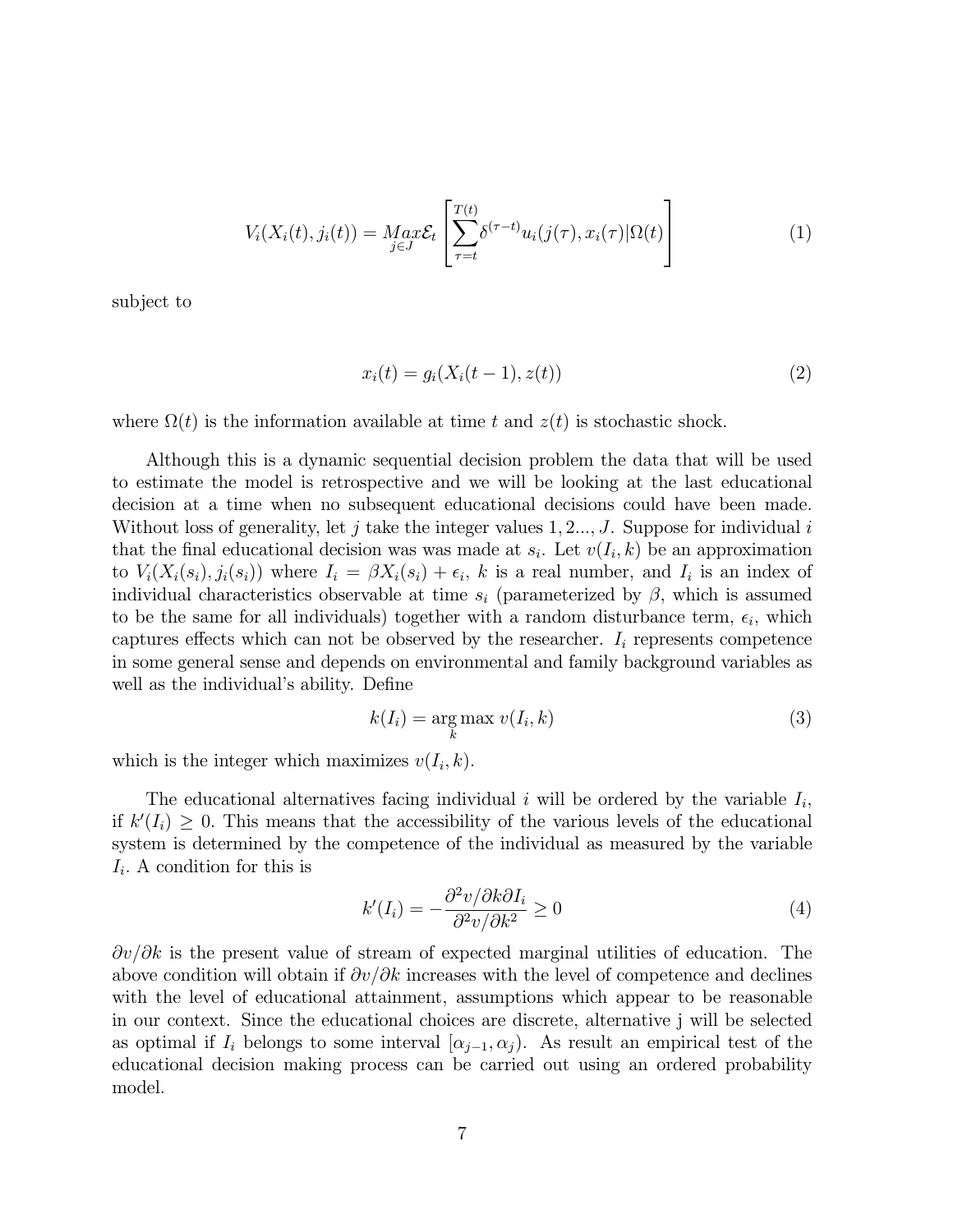# 4 Data and methods

The Danish National Institute of Social Research Longitudinal Youth Survey is a sample from the cohort of individuals who were born in 1954-55. A random sample of students aged fourteen were interviewed in 1968. The 3151 individuals (1562 girls and 1589 boys) in this survey were first contacted in 1968 and have been re-interviewed in 1976, 1992 and finally the most recent being 2001 (additional data was collected in 1969, 1970, 1971 and 1973). The survey was carefully designed and implemented. As a result most of the respondents answered most of the questions and the attrition rate over the thirty-three years between the first and last interviews was not large enough to prevent it from being a valuable source of information. In addition to collecting detailed information on the parents and households the initial survey concentrated on the educational activities of the respondents by administering intelligence tests. Information on educational attainments was collected in 1992, long after respondents had completed their education. Unfortunately, the data set is not a panel and there is insufficient household information available to permit the modeling of the respondent's progress through the educational system.

The educational categories are outcomes that are the possible alternatives that Danish students could have chosen after the completion of compulsory schooling (grade 9). The categories: no higher education and vocational education are self explanatory. Examples of higher education are police training for short higher education, teacher training for middle, and university for higher. The Danish educational system is basically characterized by two main tracks. The vocational track and the higher education track. The apprentice or vocational track is similar to the German educational system where taking a vocational education would imply both a period of time with an employer (meister) and a period of time in a technical school with exams. The other track was begins with three years of high school and from there it is possible to go on to colleges (only Bachelor degrees) or universities (with Master's and Ph.D. programmes).

Clearly, these educational categories are non-sequential in the sense that the lower level programmes do not have to be taken before going on to higher level programmes. However, they can be seen as ordered in terms of their difficulty, skill requirements, and the number of years (on average) needed to complete them. Reflecting the ordering in terms of difficulty our statistical approach will utilize ordered probability models.

Means and standard deviations of the variables are displayed in Table 1. The data for educational outcomes, occupation and parent education refer to categories so the means for these variables are just the proportion of respondents which are in the respective category. For father's occupations they are, in order, 1) the reference group which contains the unemployed, those not looking for work and other and 2), unskilled and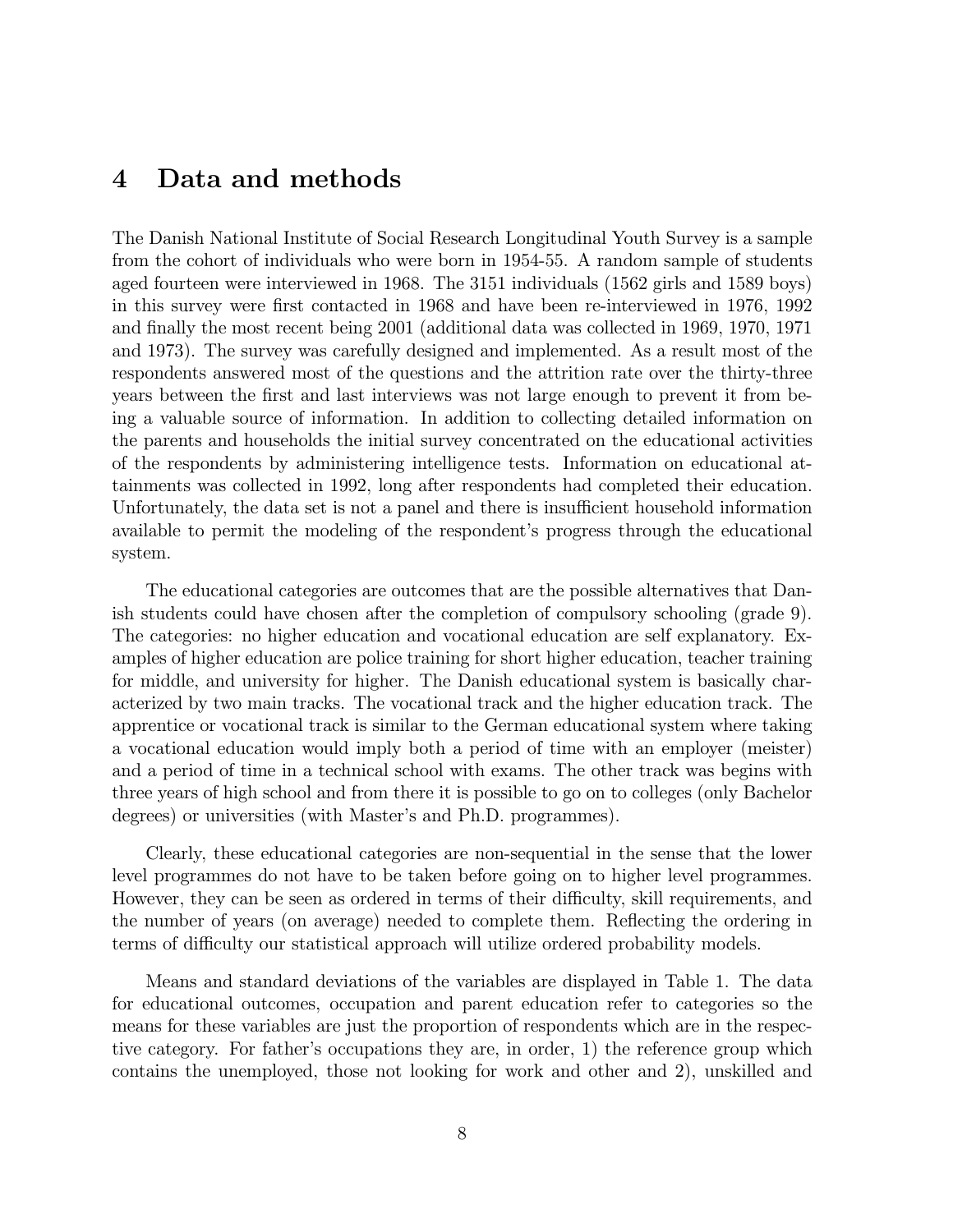skilled manual workers, 3) managerial, professional and independent or self-employed entrepreneurs. Parental school educational categories differ from those of the respondent reflecting an earlier regime. These are 1) the reference group containing no education beyond compulsory schooling, 2) vocational or apprenticeship, 3) intermediate levels of education leading to white collar qualifications and, 4) higher levels of education like university. For women, there were very few observations for categories 3 and 4 so these were grouped with the vocational category.

Test scores are the number of correct answers obtained on the individual tests. The first test had seventy questions and the last two forty. The verbal reasoning test is a test of language comprehension and the ability to deal with abstract concepts. The spatial test measures the ability to discern visual or geometrical equivalences. And the inductive reasoning test measures the ability to find rules and principles which pertain to a given set of data. These tests are traditional Thurstonian intelligence tests modified by S. Hegler and K. Härnqvist. See Ørum (1971 p. 25). However, we refer to these as scholastic ability measures for two reasons. First, some of the skills that students needed to do well on these tests were learned in the school environment. Secondly, students were given some instruction as to how to answer the questions so that some of the ability to deal with the test content was acquired in the classroom. In this respect, our view on what these test represent is similar to that of Neal and Johnson (1996).

Test scores are obtained at many different ages. Plomin et al (1997 p. 443) show, using adoption data, that the correlation between parent and respondent test scores rises with the age of the respondent, up to the age of sixteen. They also note a decline in the importance of environmental variables for the respondent's test score performance as they get older so that the overall relationship between family background variables and test scores is age dependent. The tests on which our results are based were carried out when the respondents were fourteen years old. Although age sixteen might have been better it is reasonable to assume that by age fourteen the correlations between the test scores and the rest of the variables which are used to explain educational attainments had stabilized.

Income is parent's pre-tax household income measured in thousands of Danish Kroner. The variable 'mother home' is a categorical variable which takes the value one if the respondent's mother was not involved in employment outside the home.<sup>7</sup> The variables 'broken home', 'number of siblings', and 'urban' are what they appear to be and 'school quality' is an assessment by the class teacher as to the quality of the average student in the class. It takes the value one if the teacher thought that the class was excellent or very good. Respondents were asked how they felt about going to school. Those who said very good or good were classified as liking school and those who said not very good or strongly dislike were classified as not liking school.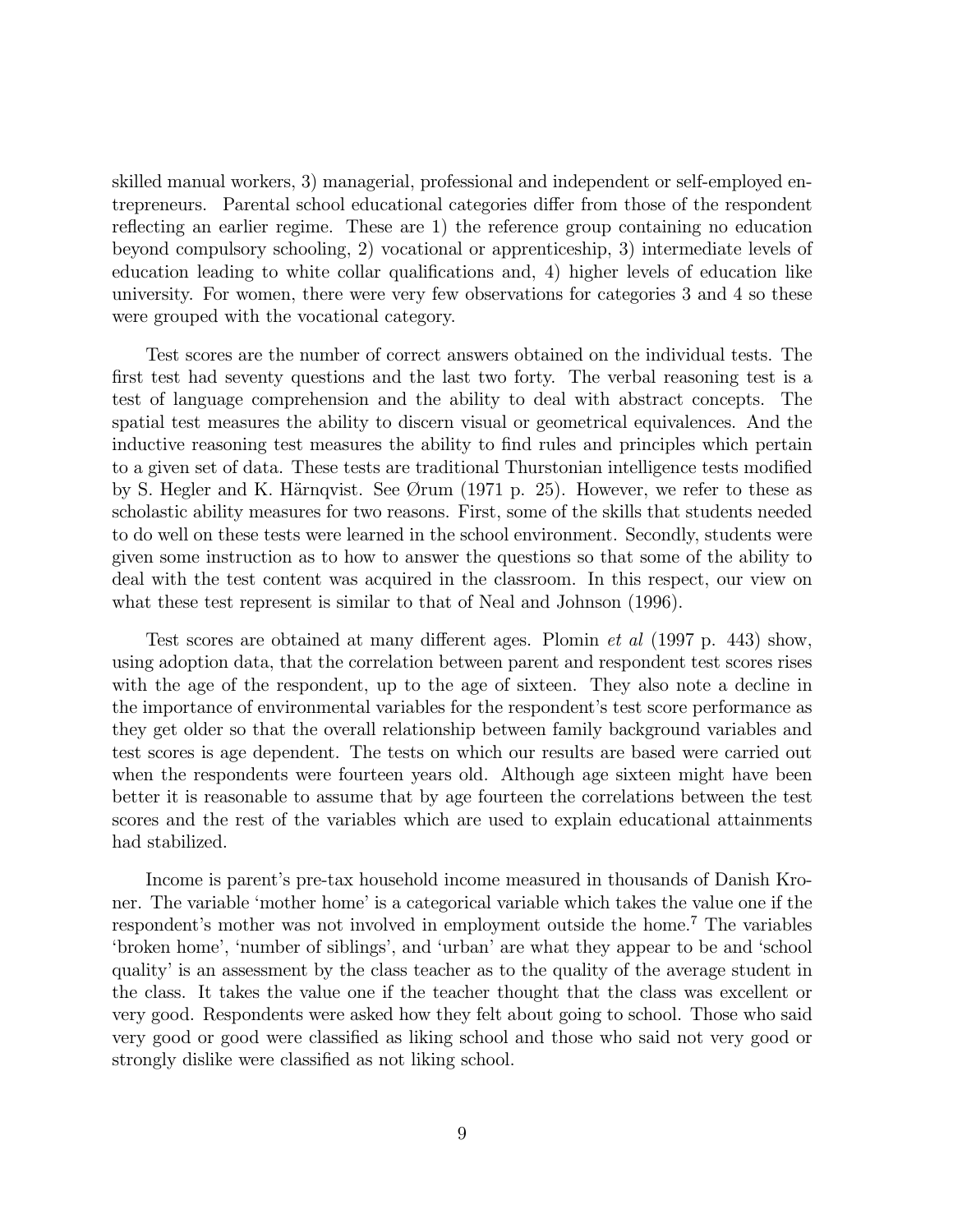The presence of the class quality and school attitude variables in together with test scores makes the survey very unusual and, therefore, particularly valuable for researchers. Very few surveys include information on test scores and we know of no surveys which contain information on pupil attitudes towards school which at the same time contain information on the socioeconomic background of the respondent.

#### Table 1 about here

As we mentioned earlier, the model of the previous section can be estimated as an ordered probability model. However, there some specific features of our data set that need to be addressed. To accomplish this we decompose  $\epsilon_i$  into  $\theta_i + u_i$ . These two error terms are unobservable.  $u_i$  is a pure random effect which is orthogonal to  $\theta_i$  and all of the other explanatory variables. On the other hand  $\theta_i$ , which represents unobserved components of ability or skill which the respondent inherits from his or her family, may be correlated with any of the explanatory variables. This may contain both genetic and socially determined components; however, there is no way to distinguish the actual source of these endowments. Following a procedure outlined in Heckman and Singer (1984) and Cameron and Heckman (1998), we assume that there are a small number of types of respondent and that for type  $\ell$ ,  $\theta_i$  takes the value  $\theta_{i\ell}$ , which is a linear function of  $X_i$ ,  $\gamma_{\ell}X_i$ . Conditional on  $\theta_{i\ell}$ , the educational outcome probabilities for category j and type l are assumed to be generated by the latent variable,  $I_{i\ell} = \beta X_i + \gamma_\ell X_i + u_i$ , belonging to a class of sets,  $\{[\alpha_{j-1,\ell}, \alpha_{j\ell}), j = 1, 2...J\}$ . Assuming that there are  $\mathcal L$  different types of individual the probability distribution for this individual's educational attainment is the mixture,  $\sum_{i=1}^{L} p_{\ell} F(a, \mu_{\ell}(X_i), \sigma)$ , where  $p_{\ell}$  is the probability of type  $\ell$ ,  $\sum_{i=1}^{L} p_{\ell} = 1$ ,  $\ell=1$   $\ell=1$  $\mu_{\ell}(X_i) = \beta X_i + \gamma_{\ell} X_i$  and  $F(a, \mu_{\ell}(X_i), \sigma) = \Pr\{u_i \leq a | \theta_i = \theta_{i\ell}\}\$  is the distribution function associated with  $u_i$  whose variance is  $\sigma^2$ . The distribution of the mixture has a mean which is equal to  $\sum_{n=1}^{\infty}$  $\sum_{\ell=1} p_{\ell} \mu_{\ell}(X_i).$ 

Most practitioners treat  $\theta_i$  as constants independent of  $X_i$ . Consequently, our approach is somewhat more general than the Cameron-Heckman-Singer procedure and can be characterized as a correlated random effects procedure. Formally, as we mentioned earlier, it is a latent class model. It is usually the case that only a small number of distributions are used in this procedure. Most researchers using this technique find that two is usually enough. All of our models involve only two types as well. Attempts to use a larger number of types were never successful as the probability of the third type always converged to zero. We attribute this to the relatively small sample sizes involved. Our types are listed as 1 and 2; later we will refer to these as strong and weak types.

For comparative purposes unordered models were estimated but these were shown, on the basis of non-nested tests, to be inferior to ordered models. We return to this point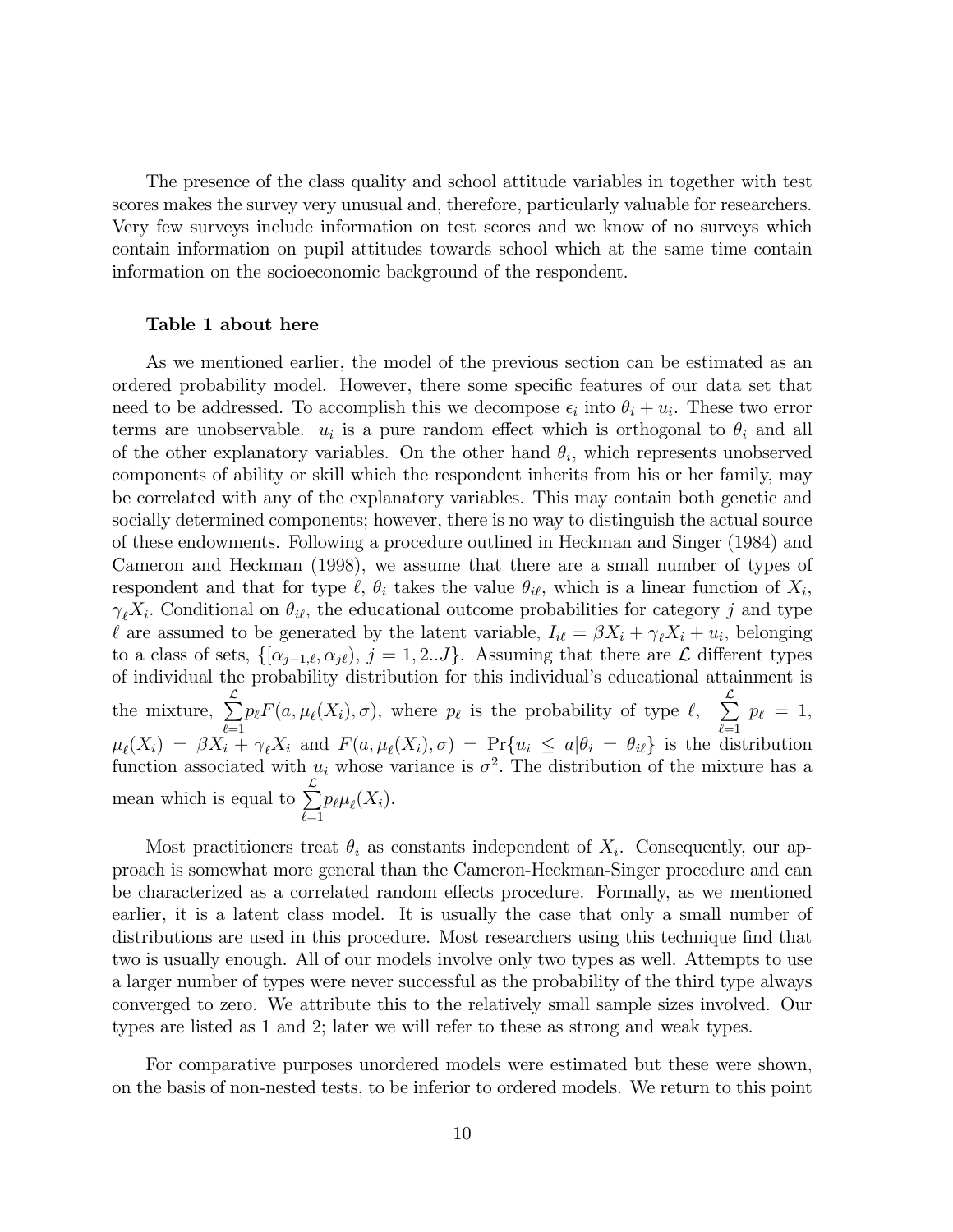in the next section. Parameter estimates are shown in Table 2.

Because of parameter identification problems these are of the form  $\delta_k = \sum^2$  $\sum_{\ell=1} p_{\ell} \eta_{\ell k}$ where  $\eta_{\ell k} = (\beta_k + \gamma_{\ell k})/\sigma$ . The  $\eta_{\ell k}$  coefficients have two components, a component which represents a general effect, characterized by  $\beta_k/\sigma$ , and a type specific effect which is added to the general effect and is represented by  $\gamma_{\ell k}/\sigma$ . The sum of the two effects can be identified but the individual components can not.

## 5 Results

We begin by discussing the results in Table 2. The parameter estimates in this table are coefficients of variables which have been normalized to have mean zero and a variance of unity. This means that the size of the parameter indicates its importance as an explanatory variable.<sup>8</sup> For males the variables that matter most in explaining educational attainment are the occupation of the father followed in order of importance by the verbal and inductive reasoning test scores, father's education, attitude to school, mother's education and then household income. Father's occupation is also the most important variable for females. This is followed by father's education, the inductive reasoning and verbal test scores, and then a school attitude variable. Coming from a broken home, the number of siblings, and household income form a less important but significant group of factors determining educational attainment. We also included birth order as a regressor but this variable had absolutely no impact on the results.

A conclusion that follows immediately from this table is that the determinants of educational attainment differ by gender both with respect to the variables which explain this outcome and the magnitudes of the parameter estimates associated with significant explanatory variables. Mother's education is a significant variable for males; but coming from a broken home or the number of siblings are not. On the other hand, coming from a broken home is important for females but mother's education is not. Parameter estimates, as a group, are significantly different for the two genders and pooling the two genders together with a gender dummy was always rejected by a likelihood ratio test in favour of distinct coefficients for each gender.

#### Table 2 about here

The importance of ability or intelligence in individual success as opposed to other variables is an issue that has generated much controversy among social scientists. It has also been a subject of a heated debate in Denmark (Hansen and Kreiner (1996), Nyborg (1990, 2003)). Herrnstein and Murray (1994) argued that 'intelligence' is the principal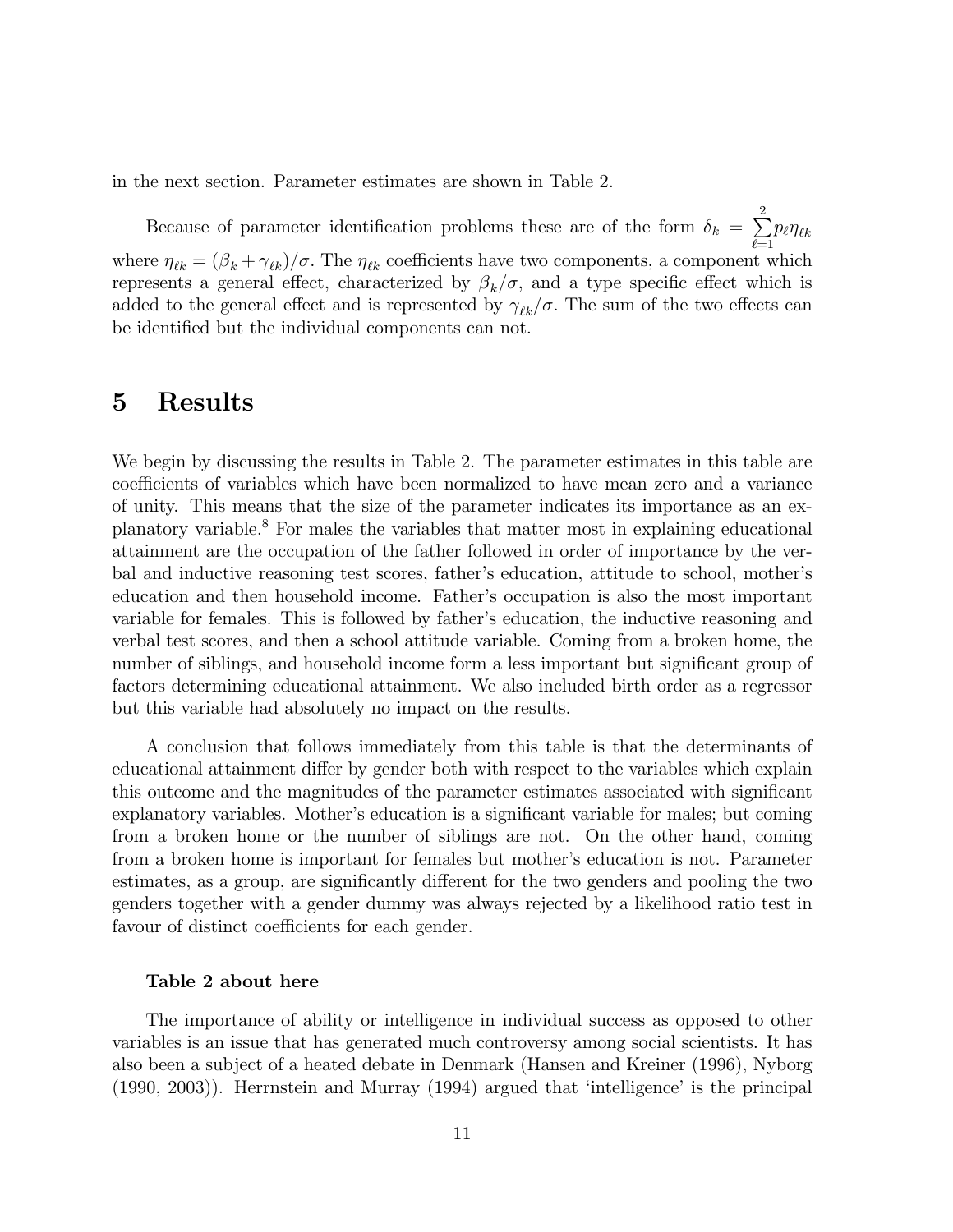driver of success. The reactions to the results outlined in The Bell Curve were for the most part negative. To the extent that test scores represent intelligence, our results could also be seen as not supporting this rather extreme position. This result can already be seen from the relative importance of the test score coefficients of Table 2 but it is possible to offer a more detailed analysis.

In Table 3 natural logarithms of likelihood functions  $(\ln(L))$  arising from various experiments are displayed. First, baseline models which contain no explanatory variables were run and these occupy the first row of the table. The next row uses the two education attitude dummies together with the school quality indicator. The third row uses the education variables together with all of the family background variables. The fourth row adds test scores to the list. Here the order is important. Test scores depend on family background variables; in fact, models which explain test score results actually perform better than those which are designed to explain educational attainment.<sup>9</sup> As a result, the increase in the log-likelihood function from row 3 to row 4 measures the net impact of test scores on educational attainment. The last row measures the contribution to the explained variation due to mixing. The variation explained by the model is captured by the difference between the baseline and final log-likelihood function values. The cumulative percentage increases and their differences are shown in columns 2 and 3 for males and 5 and 6 for females.

#### Table 3 about here

Adding all of the individual groups of variables incrementally leads to significant increases in the log-likelihood function. Excepting the last row, the double stars in columns 3 and 6 reflect the results of likelihood ratio tests which are significant at the one percent level.<sup>10</sup> Test scores account for 20.3% of the explained variation for men but only 9.4% for women. In both cases family background variables are more important than test score results in terms of explaining the variation in educational attainment, dramatically so for females.<sup>11</sup>

The effects of family background variables on educational attainment appear to be smaller for Denmark than Belzil and Hansen (2003) found for US white males in the National Longitudinal Survey of Youth. They attribute 67% of the explained crosssectional variation in educational attainments to family background variables. Whereas, we found that this was about 50% for Danish respondents.

In Table 4 we look at this issue from the perspective of mobility by comparing the effects of household income and the test score on net inductive reasoning on educational attainment in terms of transition probabilities. As previously noted, inductive reasoning scores depend on family background variables so a net score is used. This is computed as the residual in a regression of the score on all of the household background variables. The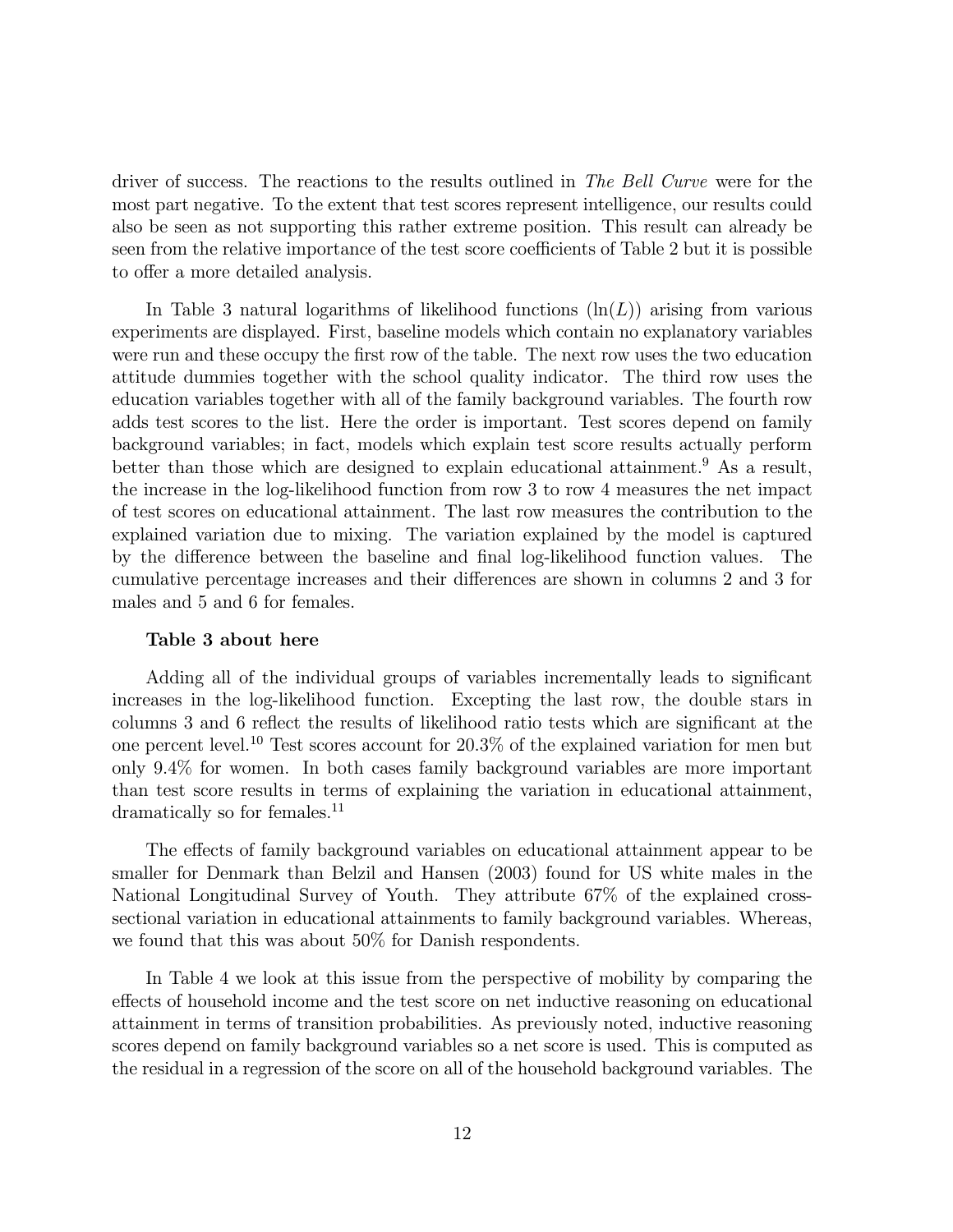two entries in the column under household income are the predicted proportions of males or females with no further education and the proportion with a university education. The column headings are  $E_1$  and  $E_5$ , respectively, corresponding to the notation in Table 1.

Here the same pattern of results emerges. For both males and females the probabilities of ending up in the lowest educational category are higher if the respondent came from a household in the bottom quartile of the household income distribution as opposed to being in the bottom inductive reasoning quartile: 0.532 vs.0.436 for males and 0.453 vs 0.374 for females, respectively. More surprising, given the presumed importance of ability in success at university, is the result that a higher proportion of women were predicted to obtain a university education if they came from families in the top quartile of the household income distribution than would occur if they were in the top test score quartile.

#### Table 4 about here

The conclusion from all of this is that test score results play a role but they are just one of many factors which determine educational success. There are several other equally important variables which are observed and explain a small but significant proportion of the variation in attainments. Consequently, the more extreme views outlined in The Bell Curve are not supported by Danish sample survey data (see also Korenman and Winship 2000).

Mixture models were employed to take account of unobserved heterogeneity across individuals. The increases in the log-likelihood functions due to unobservables are 18.7 percent for men and 28.5 percent for women. While these are not as large as the proportion of the explained variation attributable to household background variables, for example; mixing is required because the mixed distribution has a significantly higher likelihood value. Parameter estimates also change when mixed models are used. For example, the parameter estimate associated with the verbal test score for female respondents is 0.174 with a standard error of 0.079 in the mixed model. It is significant at the 5% level and is nearly twice the size of the parameter estimate of 0.088 with standard error 0.108 which arises in an unmixed model. This is not significant. On average, the difference in parameter estimates are not nearly as large. While this shows that it is important to use mixed models in order to get the most reliable results, relying on models which did not correct for the effects of unobservables would not have lead to a dramatic change in the conclusions.

The fact that there are unobservables which affect educational attainments even when test scores are included as regressors is an interesting result. It means that intelligence or scholastic achievement tests may not fully account for ability. Bowles *et al*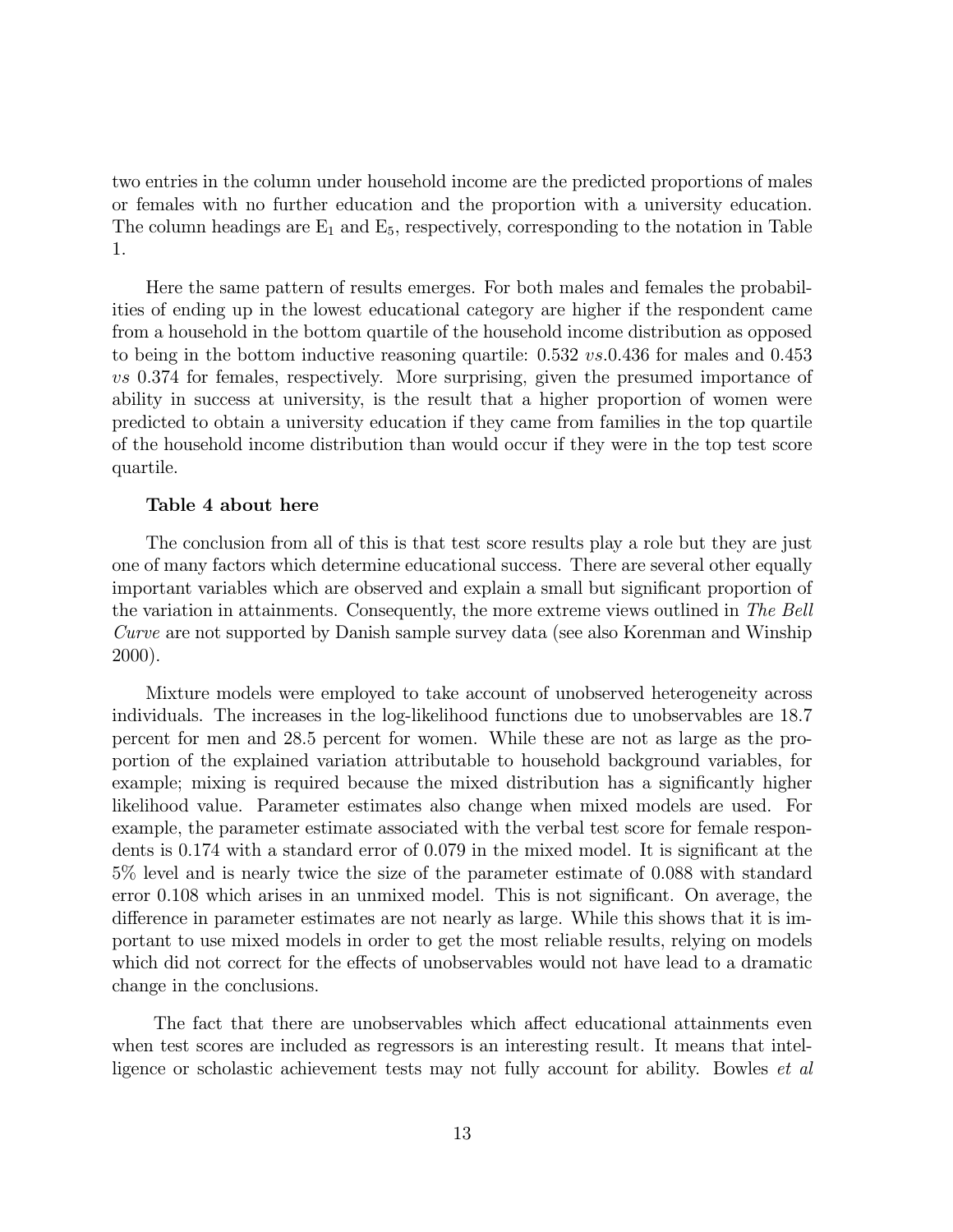(2001) suggest, there are other individual attributes that are likely to affect educational performance like ambition, reliability and organizational skills. There is no information on these variables available in our sample so we group them together and treat them as a random effect that is possibly correlated with some of the characteristics of the respondent's childhood household.

Our mixture distributions are generated by types. Our two types are hierarchical and can be characterized as weak and strong. The probability of obtaining a particular level of educational attainment, level k for example, conditional on being the strong type is

$$
\Pr\{j = k | \ell = s\} = F_s(\alpha_{ks} - I_s) - F_s(\alpha_{k-1,s} - I_s)
$$
\n(5)

For the weak type this is

$$
\Pr\{j = k | \ell = w\} = F_w(\alpha_{kw} - I_w) - F_w(\alpha_{k-1,w} - I_w)
$$
(6)

where  $s$  and  $w$  refer to the strong and weak types, respectively. Given these probabilities it is possible, using Bayes Law, to compute the conditional probabilities of a particular type given the educational outcome, so that

$$
\Pr\{\ell = s|j = k\} = \frac{\Pr\{j = k|\ell = s\} * \Pr\{\ell = s\}}{\left[\Pr\{j = k|\ell = s\} * \Pr\{\ell = s\} + \Pr\{j = k|\ell = w\} * \Pr\{\ell = w\}\right]} \tag{7}
$$

These are displayed in Table 5 for both genders.

#### Table 5 about here

In the present context, this ordering of types turns out to be a natural one. Respondents who had a large chance of being characterized as strong - say 75% or higher, for example - had parents with better than average levels of education and better occupations, higher household incomes, better test scores and fewer siblings. The opposite is the case for respondents who have high probabilities of being weak. A typology of this sort is, in fact, exactly what should arise given the significance of the variables included as regressors and the fact that mixed distributions outperform single distributions.

In addition to helping us understand the underlying mechanisms that determine educational attainments this typology provides some insight about the differences between male and female performance. At the lower end of the educational attainment distribution the conditional probabilities for being weak or strong types are just about the same for men. This is not the case for women for whom the hierarchy is much better defined. The reason why this occurs is because the component of the explained variation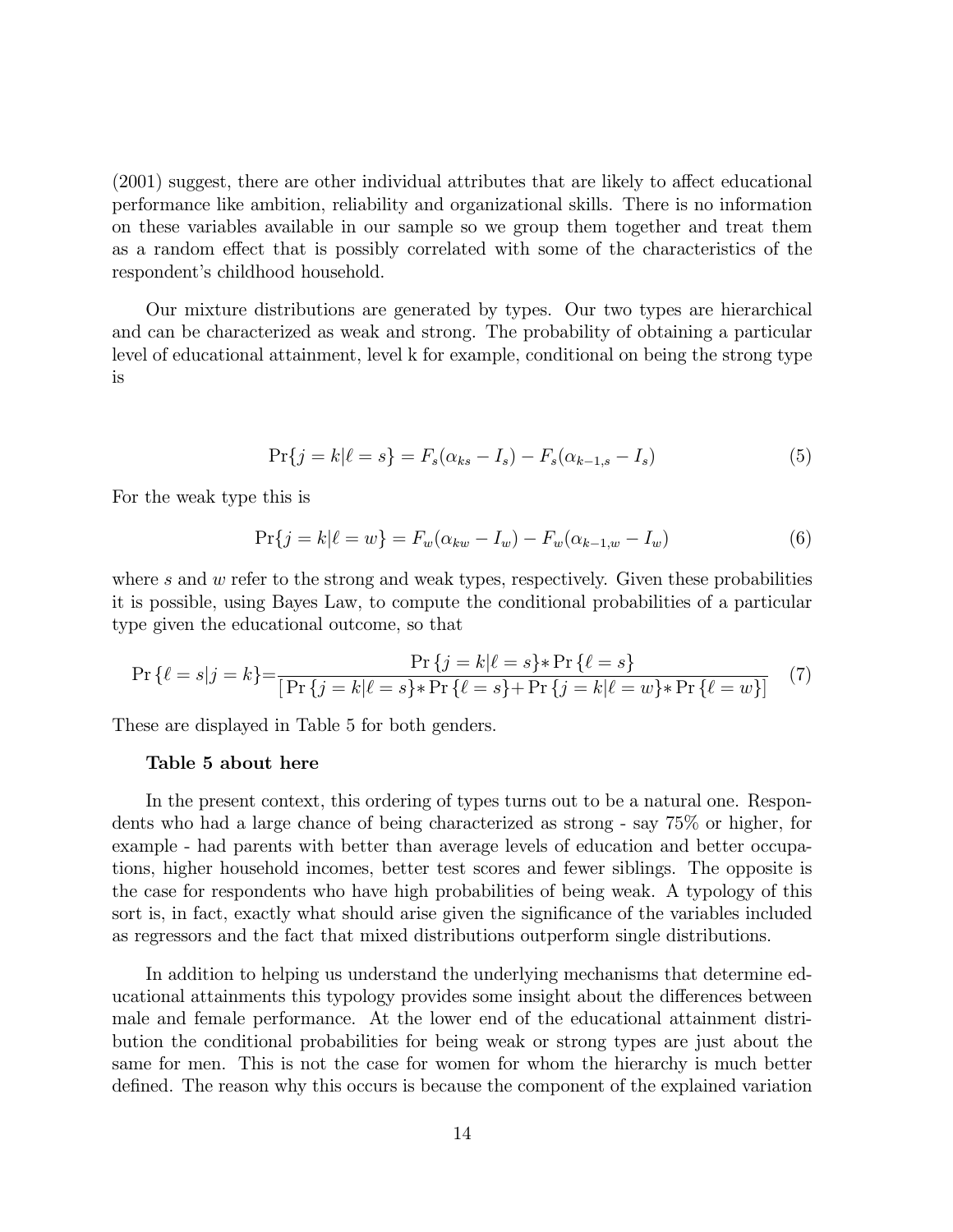which is attributable to mixing or unobservables is much larger for females. As would be expected, both males and females who obtained the highest level of education had very high probabilities of having strong family backgrounds: 0.916 for males and 0.901 for females, respectively.

Earlier we mentioned some of the difficulties in relating our model to that of Becker and Tomes. The situation is not completely hopeless, however, and some of our results can be interpreted as supporting this type of model. The result that the number of siblings has a negative effect on attainments is consistent with Beckerian theory which sees households with more children producing 'lower quality' children because of parental time and resource constraints. Our view of the decision making process emphasized a role for both generations. Since there is no information on resource transfers or time devoted to children the only information which is informative about parental decisions is the number of children in the household. Count models of children ever born produce standard Beckerian results; higher levels of education, household income, and better occupations lead to smaller family sizes. Beckerian perspectives also explain the role of father's education. The coefficient for other advanced education is actually larger than that associated with higher education (university). Beckerians would explain this as being caused by better educated males having a higher value of time and, therefore, are less willing to get involved in time intensive activities with their children.

Our primary concern in this paper has been to examine the role of test scores and household background variables in educational attainments. However, a particular aspect of this issue involves the question of credit constraints and whether the availability of economic resources within the household limits the opportunities of children going on to university. There is quite a large literature on this issue<sup>12</sup> which finds varying degrees of support for the proposition. Our results are relevant to this debate because, unlike the situation in the United States where tuition fees and other expenses can be a factor in college decisions even for attending state universities, the respondents in our sample were almost surely not credit constrained. In the period 1972-82 when higher education could have been undertaken there were no tuition fees and students enrolled in vocational training or higher education programmes would have received a salary or stipend for participating. Furthermore, the variable which indicates the presence of household financial problems is not significant for either gender. Yet, household income is significant for both genders even if it is not the most important variable. As an alternative to using two father's occupation dummies we used the average household income of the occupation instead. While this variable is highly significant it leads to a substantial reduction in the likelihood function. This suggests to us that even when household income is a significant regressor it is serving as a proxy for the benefits that accrue to children from the skills and attributes that high income parents have rather than an indicator of resources for financing higher education choices of children when they become young adults. This is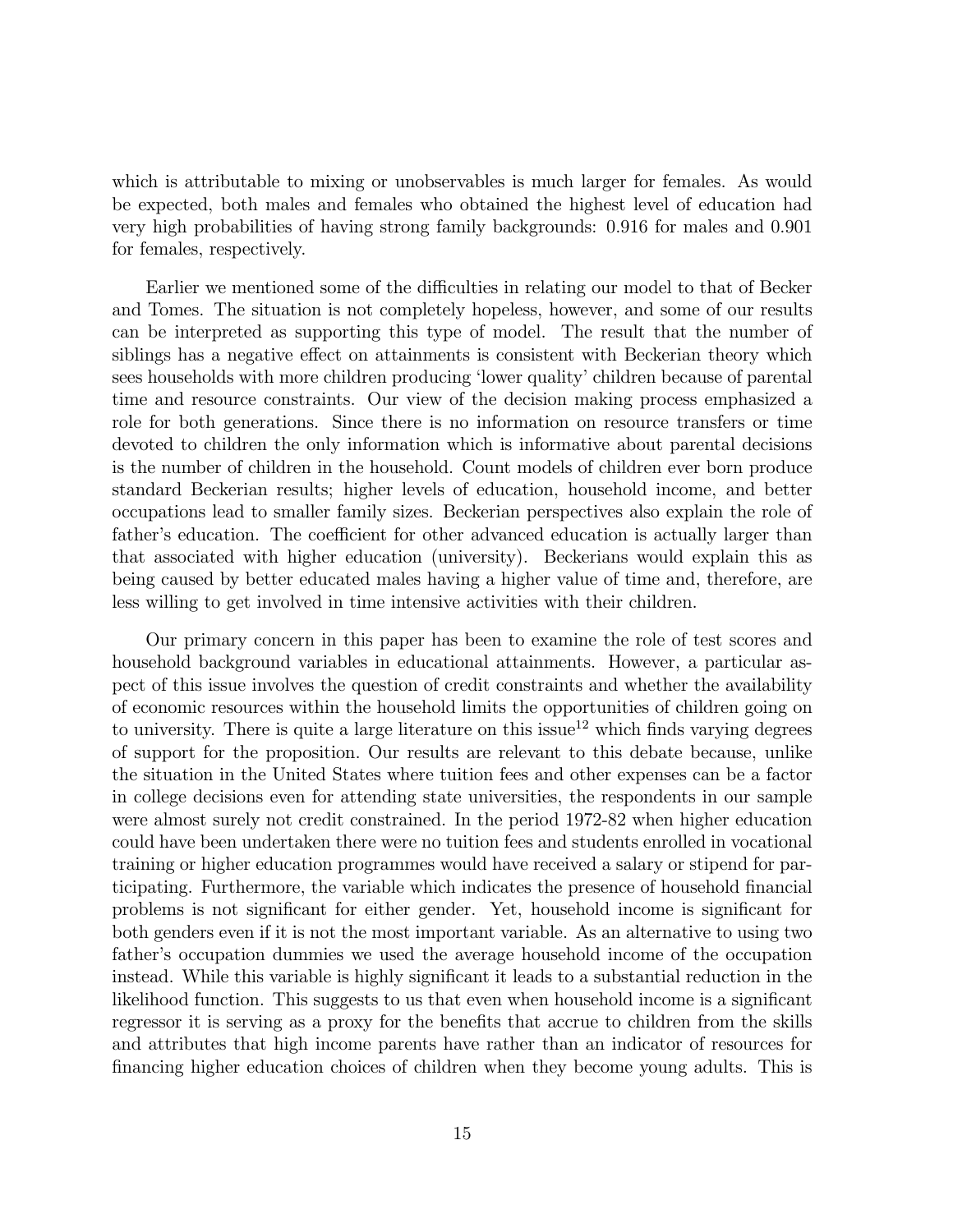also the view of both Heckman and his associates and that of Keane and Wolpin (2001).

Before turning to some technical statistical issues we want to discuss the effects of the respondent's attitude towards school. This is one of the more significant regressors, especially for males, and plays an important role in determining educational attainments. For example, male respondents who reported liking school were 62% less likely to be in the bottom attainment category than the respondents who were either indifferent or disliked school. Unlike test scores, this variable is almost independent of household background variables. Less than 1% of the variation in school attitudes is explained by household background variables; however, one variable which does explain a significant portion of the variation in the respondent's attitude towards school is the location of the school that the respondent attended. At the time the survey was carried out rural schools were much more popular with students than schools in large urban areas or the capital region. Educational reforms in the early 1960's completely changed the character of primary education in rural areas (Nørgaard et al. 1978). Schooling in rural areas became more centralized and much larger yet retained its informal more relaxed atmosphere unlike schools in urban areas which had always been much more anonymous, impersonal and more prone to disciplinary problems.

Two conclusions follow from this. First, since school attitudes are almost unrelated to observable family background characteristics it is highly probable that these are largely shaped by the schools that the respondents attended.<sup>13</sup> Secondly, since school attitudes appear to influenced by the 'cultural environment' of the school changes in methods and curricula which emphasize a more positive approach which is more personal and gives more recognition to the individual will lead to an atmosphere which pupils will find more appealing.<sup>14</sup>

In our analysis, a number of statistical tests were performed which justify our preferred specification. First, as reported earlier, genders have to be treated separately. Likelihood ratio tests never supported pooled estimates in any of the models even when a gender dummy was included. Secondly, while the ordered probability formulation for the categorical data has much intuitive appeal we considered the possibility that it was too restrictive by estimating a multinomial logit model. Using non-nested tests developed by Vuong (1989) we rejected the logit formulation on both the Bayesian information and Akaike criteria. The Mare transition model was also not considered since Danish educational alternatives are not sequential.

Although we were not able to mix more than two distributions the question of whether a single distribution should be replaced by a mixture of two distributions needs to be demonstrated. Deb and Trivedi (1997 p. 321), among others, rule out a likelihood ratio test because the null hypothesis when there are two mixing distributions is  $H_0: p_2 = 0$ and involves the boundary of the parameter space and consequently, a non-standard test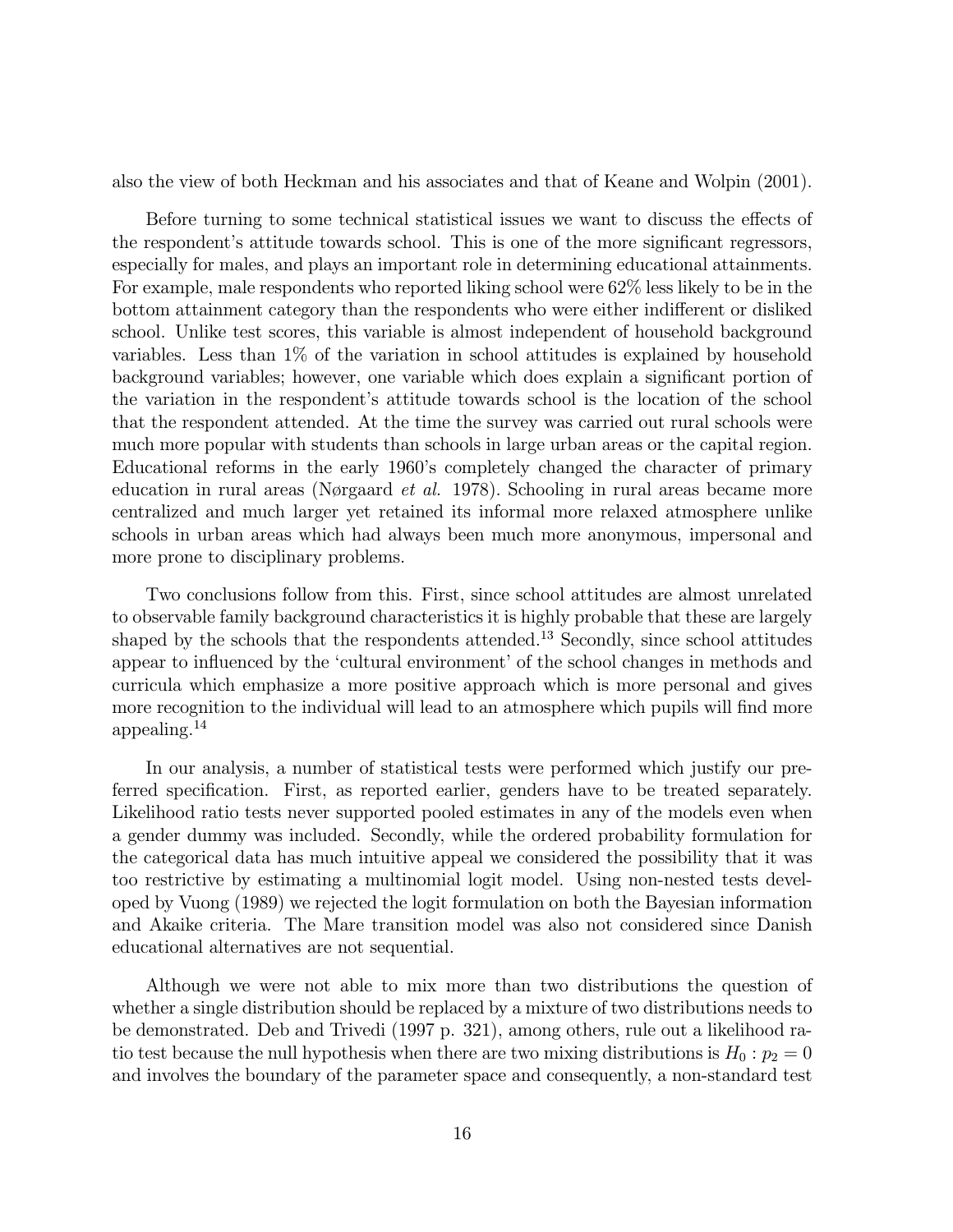statistic. However, the null can also be written as  $H_0$ :  $(\delta_1, \alpha_{j1})=(\delta_2, \alpha_{j2})$  which does not involve the the probability parameters or the boundary of the parameter space. This means that there is no difference between the two constituent distributions; mixing is not required; and there is no unobserved heterogeneity present. We employ Wald tests which overwhelmingly reject the null hypothesis for both genders. The recommended standard procedure is to use the Akaike Information Criterion (AIC) or the Bayesian Information Criterion (BIC) to select the number of mixing distributions. Unfortunately for us, these two criteria give conflicting results with AIC supporting the mixture and BIC rejecting it.

# 6 Summary of the results

We found that scholastic ability matters in educational attainment but that family background in general is much more important when it comes to attaining education in Denmark. In fact, it is father's occupation that has the largest impact on attainments. Other variables like parental education, number of siblings, disrupted childhoods, attitudes to school, and household income are also significant but with different effects on the two genders. Genders are different in many ways; for example, verbal test score coefficients are twice as large for male respondents. Our procedures controlled for unobservable effects. These are important and ignoring them will lead to biased estimates. Their inclusion also adds meaning to the results in terms of identifying a family typology which characterizes household as being weak or strong. The importance of these family background variables suggests that the cumulative effect of social reforms as of the 1960's had not fully eradicated the effects of inequality on educational success. It is, therefore, important to determine whether the programmes which have been implemented since then have made Danish students less dependent on their families for their educational success. This is the next project in our research agenda.

# 7 Endnotes

<sup>1</sup>. On page 1155 they write "Our theory incorporates the human capital approach to inequality because parents maximize their utility by choosing optimal investments in the human and nonhuman capital of children and other members.

<sup>2</sup>. Behrman and Rosenzweig (2002) using twin data suggest that this result is due to omitted variables correlated with the mother's education level.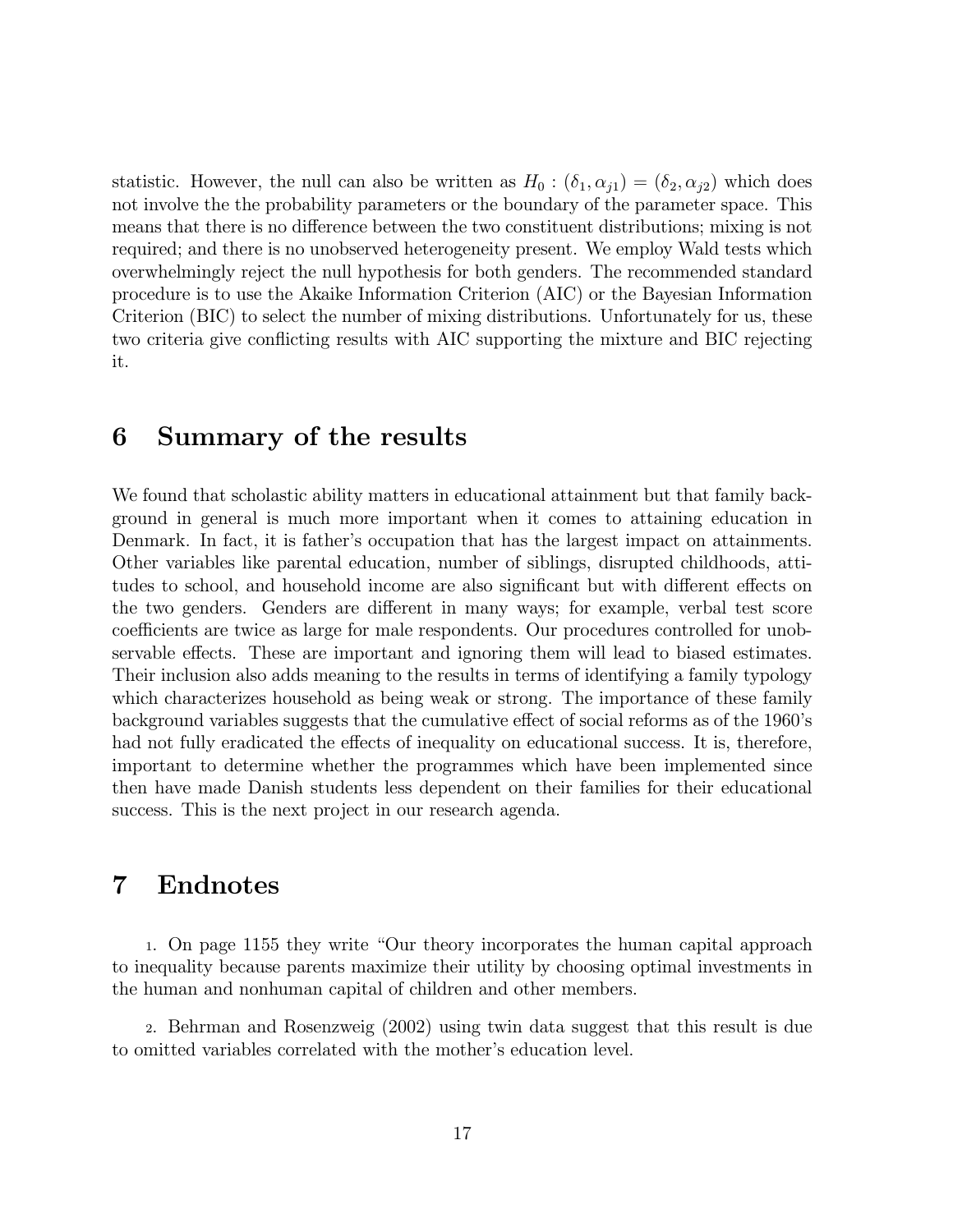<sup>3</sup>. A recent contribution to this literature is an American study based on the Panel Study of Income Dynamics by Conley (2001).

<sup>4</sup>. In a novel approach to the problem, Lillard and Willis (1994) treat unobservables in the Mare model by including a random effect. The presence of random effects requires that the higher stage probabilities be represented by multivariate distributions rather than the product of univariate distributions. Their estimated variance coefficients are highly significant suggesting that unobservable effects are very important.

<sup>5</sup>. This approach is consistent with a dynamic sequential version of the Becker-Tomes model where children maximize their welfare given the parent's investments. Parents then impose sub-game perfection by maximizing family welfare taking account of their children's responses.

<sup>6</sup>. We know of no studies in this area which impose rationality on the expectation formation mechanism. It is, perhaps, unreasonable even to suggest such a procedure because of the additional complexity involved.

<sup>7</sup>. The occupational classification used for fathers is not siutable for mothers because of the small numbers of women in advances occupations.

<sup>8</sup>. In regression and simple ordered probability models the t-statstics are identical for the coefficients of a variable x and its normalized value so that there are no issues of inference involved by using normalized regressors. This is not true for the mixed models estimated here; however, there are no major differences between the two representations.

<sup>9</sup>. Simultaneous equation regression models as well as multivariate count models were used to explain the three test score variables. Like Neal and Johnson (1996) and Peters and Mullis (1997) we find that household background variables explain a significant proportion of the variation of these variables. These results are described in a companion paper "What Do Test Scores Really Measure?"

<sup>10</sup>. Later we will show that a mixture of two distributions is significantly better than a single distribution function.

<sup>11</sup>. This is not what Marks and McMillan (2003) found using an Australian cohort of students who were tested in 1995. There are several possible reasons why this could happen. The first and most important is that we are taking account of the fact that test scores depend on family background variables by adding them as regressors to a model which already contains family background variables. Marks and McMillan do the opposite! Secondly, their measure of educational attainment is "participation at university" which should be expected to be more dependent on academic ability than our more general measure of educational attainment. They also do not control for unobservables.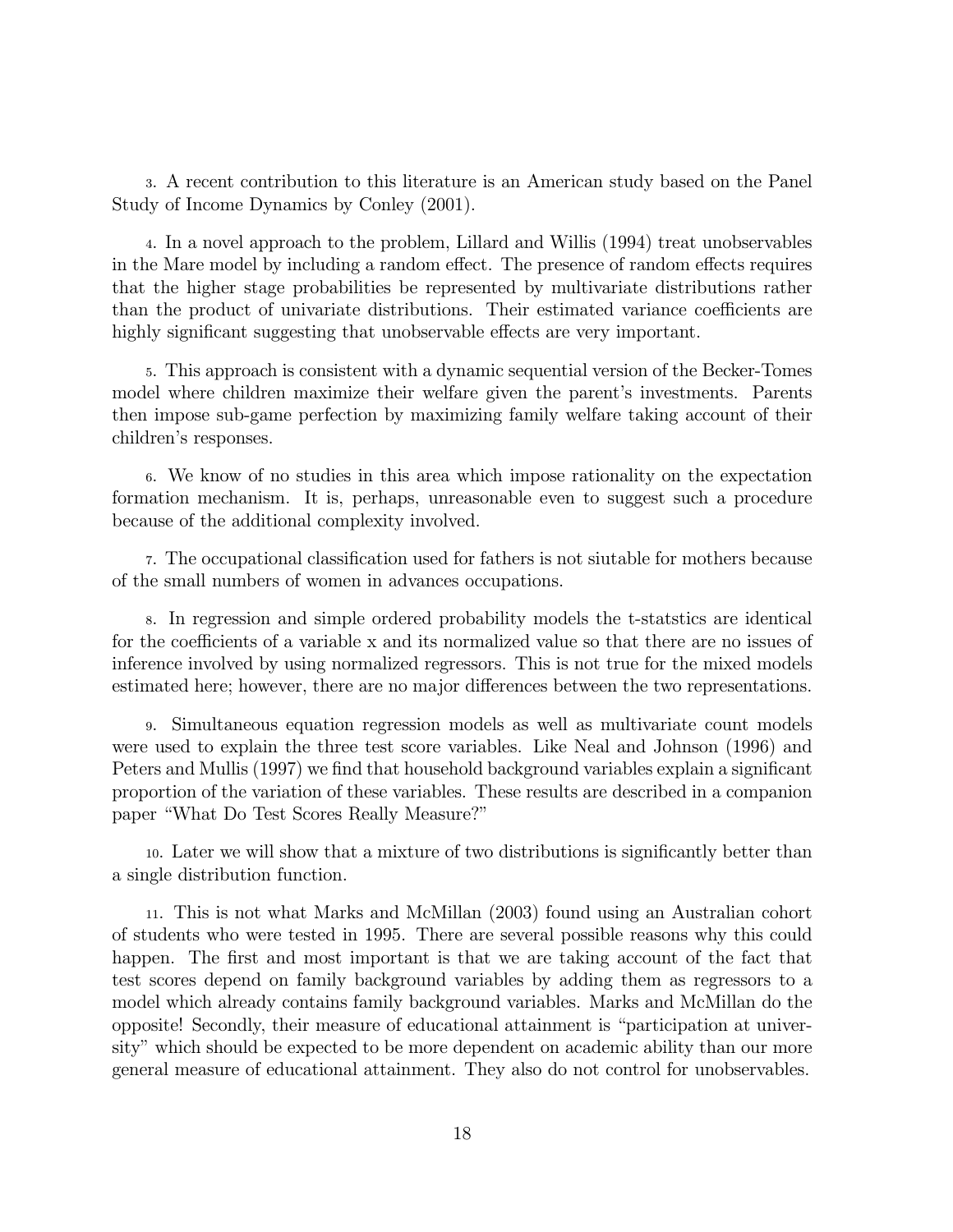<sup>12</sup>. See, for example, Cameron and Heckman (1998, 2001), Heckman (2001), Keane and Wolpin (2001).

<sup>13</sup>. Of course, it should be recognized that some children dislike school because they are unhappy or disturbed by problems at home.

14. Some Danish schools have already adopted procedures to make them more attractive. In their analysis of a sample of Danish elementary schools Munk and Sloth (2005 p. 11) write "The high performance schools with low SES in general give priority to social aspects by taking care of the pupils and tackling their difficulties. The schools focus on having a positive approach to and finding the strengths of each individual as well as concentrating on the pupil's life as a whole. Their goals are to create self-confidence, joy and a unified whole for the children, and also to provide the pupils with the best qualifications possible in view of their background.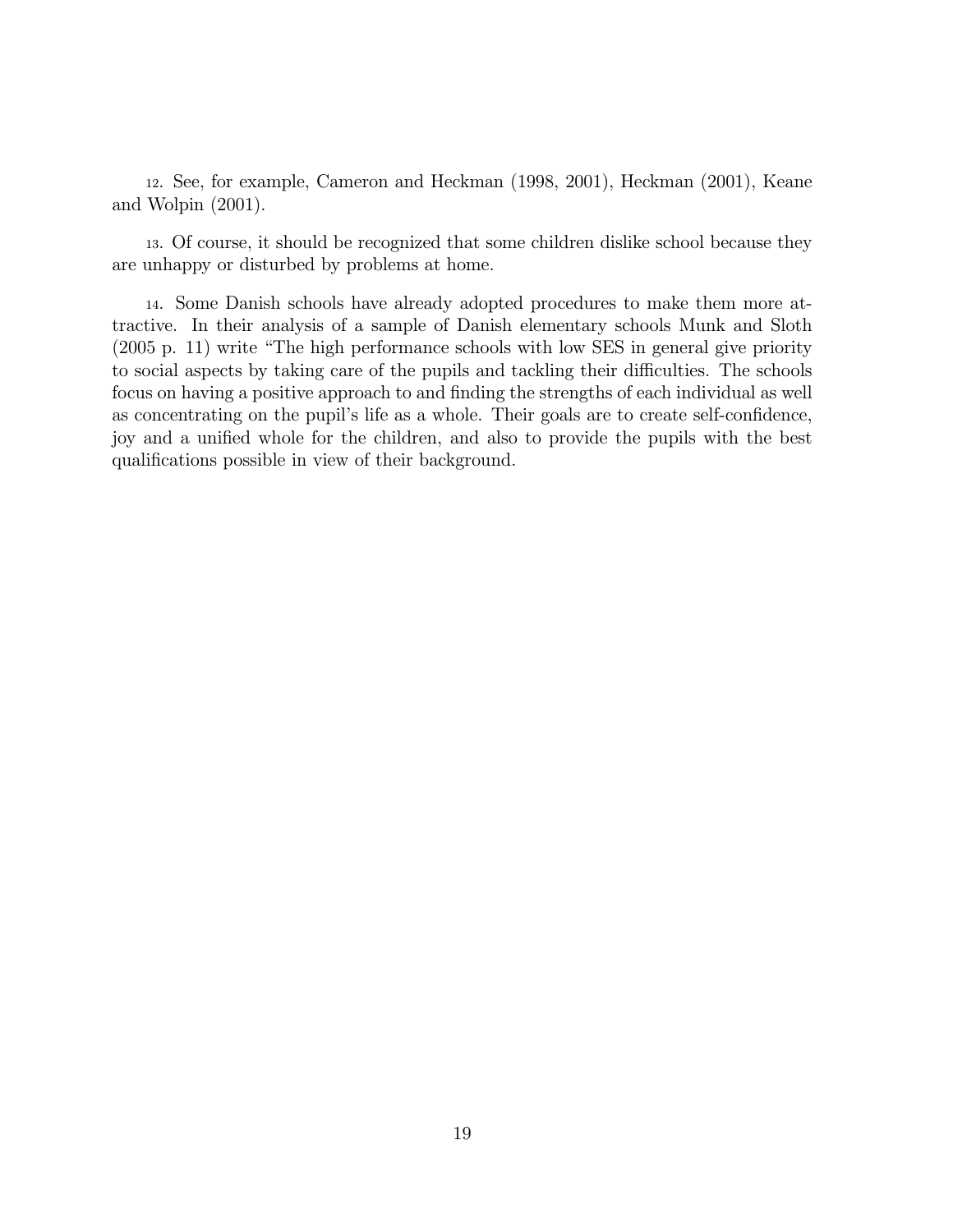## References

- [1] Arrow, KJ, Bowles, S, Durlauf, S (2000) Meritocracy and Economic Inequality. Princeton University Press, Princeton
- [2] Becker, GS, Tomes, N (1979) An Equilibrium Theory of the Distribution of Income and Intergenerational Mobility. Journal of Political Economy 87(5): 1153-1189
- [3] Behrman, JR, Rosenzweig, MR (2002) Does Increasing Women's Schooling raise the Schooling of the Next Generation? American Economic Review 92(1): 323-334 Belzil, C, Hansen, J (2003) Structural Estimates of the Intergenerational Education Correlation. Journal of Applied Econometrics 18(6): 679-696
- [4] Bowles, S, Gintis, H, Osborne, M (2001) The Determinants of Earnings: A Behavioral Approach. Journal of Economic Literature XXXIX: 1137-1176
- [5] Breen, R., Jonsson, JO (2000) Analyzing Educational Careers: A Multinomial Transition Model. American Sociological Review 65(5): 754-772
- [6] Cameron, SV, Heckman, JJ (1998) Life Cycle Schooling and Dynamic Selection Bias: Models and Evidence for Five Cohorts of American Males. Journal of Political Economy 106(2): 262-333
- $[7]$   $\ldots$  and  $\ldots$  (2001) The Dynamics of Educational Attainment for Black, Hispanic, and White Males. Journal of Political Economy 109(3): 455-499
- [8] Carniero, P, Heckman, JJ (2001) The Evidence on Credit Constraints in Post Secondary Schooling. Economic Journal 112(3): 705-734
- [9] Conley, D (2001) Capital For College: Parental Assets and Post-Secondary Schooling. Sociology of Education 74(1): 59-72
- [10] Davies, R, Heinesen, E, Holm, A (2002) The Relative Risk Aversion Hypothesis of Educational Choice. Journal of Population Economics 15(4): 683-713
- [11] Dearden, L (1999) The Effects of Families and Ability on Men's Educational Attainment in Britain. *Labour Economics* 6(4): 551-567
- [12] ––––, Machin, S, Reed, H (1997) Intergenerational Mobility In Britain. Economic Journal 107(440): 47-66
- [13] Deb, P, Trivedi, P (1997) Demand For Medical Care By The Elderly: A Finite Mixture Approach. Journal of Applied Econometrics 12(3): 313-336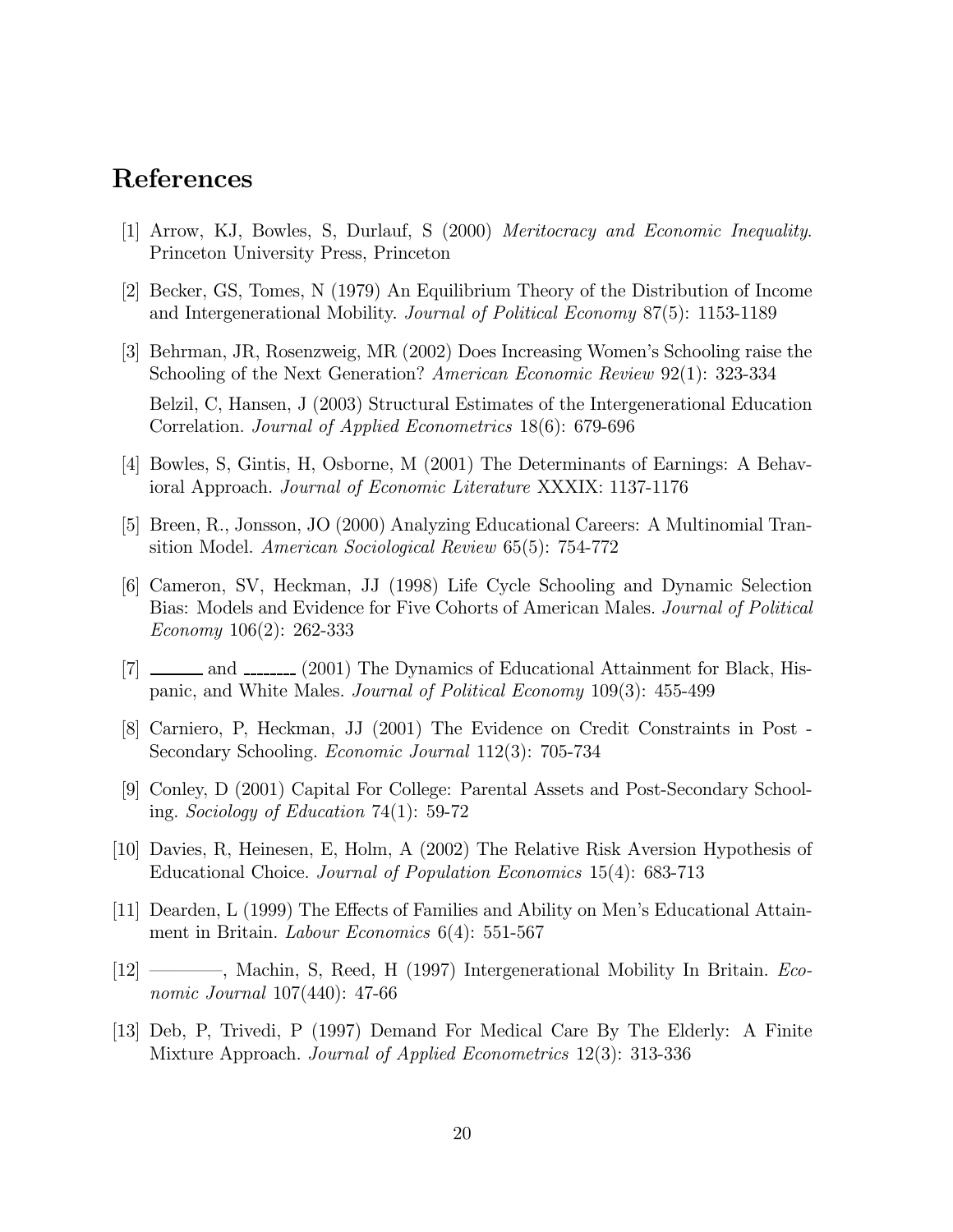- [14] Ermisch, J, Francesconi, M (2001) Family Matters: Impacts of Family Background on Educational Attainment. Economica 68(270): 137-156
- [15] Featherman, DL, Hauser, RM (1975) Schooling and Achievement in American Society. Academic Press, New York Fischer, CS, Hout, M, Lucas, SR, Jankowski, MS, Swidler, A, Voss, K (1996) Inequality by Design: Cracking the Bell Curve Myth. Princeton University Press, Princeton
- [16] Greene, WH (2003). *Econometric Analysis*,  $5<sup>th</sup>$  ed. Prentice-Hall Upper Saddle River, New Jersey
- [17] Hansen, EJ (1995) En generation blev voksen, report 95: 8 (English summary 1996) The Danish National Institute of Social Research, Copenhagen
- [18] Hansen, MN (1997) Social and Economic Inequality in the Educational Career: Do the Effects of Social Background Characteristics Decline? European Sociological Review 13(3): 305-320
- [19] Hansen, M, Kreiner, S (1996) De kloge og de rige og de dumme og de fattige en kritisk læsning af The bell Curve, bogen om den intellektuelle elite. Report 4. University of Copenhagen, Department of Sociology, Copenhagen
- [20] Haveman, R, Wolfe, B (1995) The Determinants of Childrens' Attainments: A Review of Methods and Findings. Journal of Economic Literature 33(4): 1829-1878 Heckman JJ (2000) Policies To foster Human Capital. Research in Economics 54(1): 3-56
- $[21]$   $\ldots$ , Singer, B (1984) A Method for Minimizing the Impact of Distributional Assumptions in Econometric Models for Duration Data. Econometrica 52(2): 271- 320
- [22] Herrnstein, R, Murray, C (1994) The Bell Curve. Free Press, New York
- [23] Keane, MP, Wolpin, KI (2001) The Effect of Parental Transfers and Borrowing Constraints on Educational Attainment. International Economic Review 42(4): 1051- 1103
- [24] Korenman, S, Winship, C (2000) A Re-analysis of The Bell Curve: Intelligence, Family Background, and Schooling, In: Arrow, KJ, Bowles, S, Durlauf, S (eds) Meritocracy and Economic Inequality Princeton University Press, Princeton, 137- 178
- [25] Lauer, C (2003) Family Background, Cohort, and Education: A French-German Comparison Based on a Multivariate Ordered Probit Model of Educational Attainment. Labour Economics 10(2): 231-251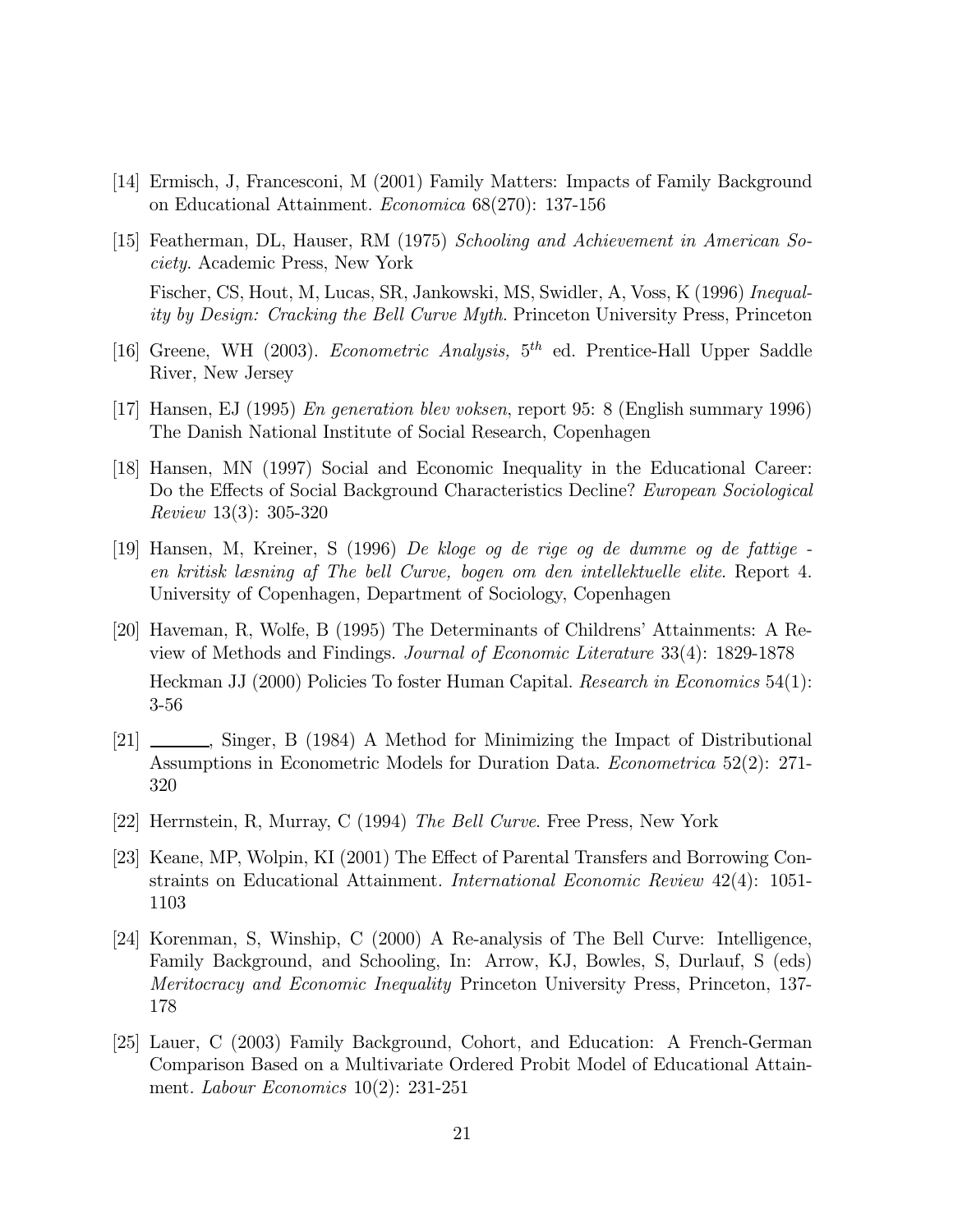- [26] Lillard, LA, Willis, RJ (1994) Intergenerational Educational Mobility: Effects of family and State in Malaysia. Journal of Human Resources XXIX(4): 1127-1166
- [27] Mare, RD (1980) Social Background and School Continuation Decisions. Journal of the American Statistical Association 75(370): 295-305
- [28] –––––––– 1981 Change and Stability in Educational Stratification. American Sociological Review 46(1): 72-87
- [29] Marks, G, McMillan, J (2003) Declining inequality? The changing impact of socioeconomic background and ability on education in Australia. British Journal of Sociology 54(4): 453-471
- [30] McIntosh, J, Munk, MD (2004) Characterizing Intergenerational Mobility: Results from Danish Sample Survey Data, Unpublished Manuscript, Danish National Institute of Social Research, Copenhagen
- [31] \_\_\_\_\_\_\_\_\_\_\_, Chen, Y (2005) What Do Test Scores Really Measure? Unpublished Manuscript, Danish National Institute of Social Research, Copenhagen
- [32] Munk, MD, Sloth, DA (2005) What characterizes good school practice and in which way does social background have an impact on pupils' performance? An analysis based on the study of 'the good examples', Unpublished Manuscript, Danish National Institute of Social Research, Copenhagen
- [33] Neal, DA, Johnson, WR (1996) The Role of Premarket Factors in Black-White Wage Differences. Journal of Political Economy 104(5): 869-895
- [34] Nyborg, H (2003) The scientific study of general intelligence. Pergamon, Amsterdam
- [35] Nyborg, H (1990) Good, bad, and ugly questions about heredity. Behavioral and Brain Sciences 13(1): 142-143

Nørgaard, E, Markussen, I, Christensen, DC (1978) Beskrivelse af officielle og alment accpeterede målsætninger og undervisningsmetoder i uddannelsessystemets hoveddele 1920-1977. U90, volume 2, Ministry of Education, Copenhagen

- [36] Peters, EH, Mullis, NC (1997) The Role of Family Income and Sources of Income in Adolescent Achievement, In: Duncan, GC, Brooks-Gunn, J (eds) Consequences of Growing Up Poor. Russel Sage Foundation, New York, 340-381
- [37] Plomin, R, Fulker, DW, Corley, R, DeFries, JC (1997) Nature, Nurture, and Cognitive Development From 1 to 16 Years: A Parent-Offspring Adoption Study. Psychological Science 8(6): 442-447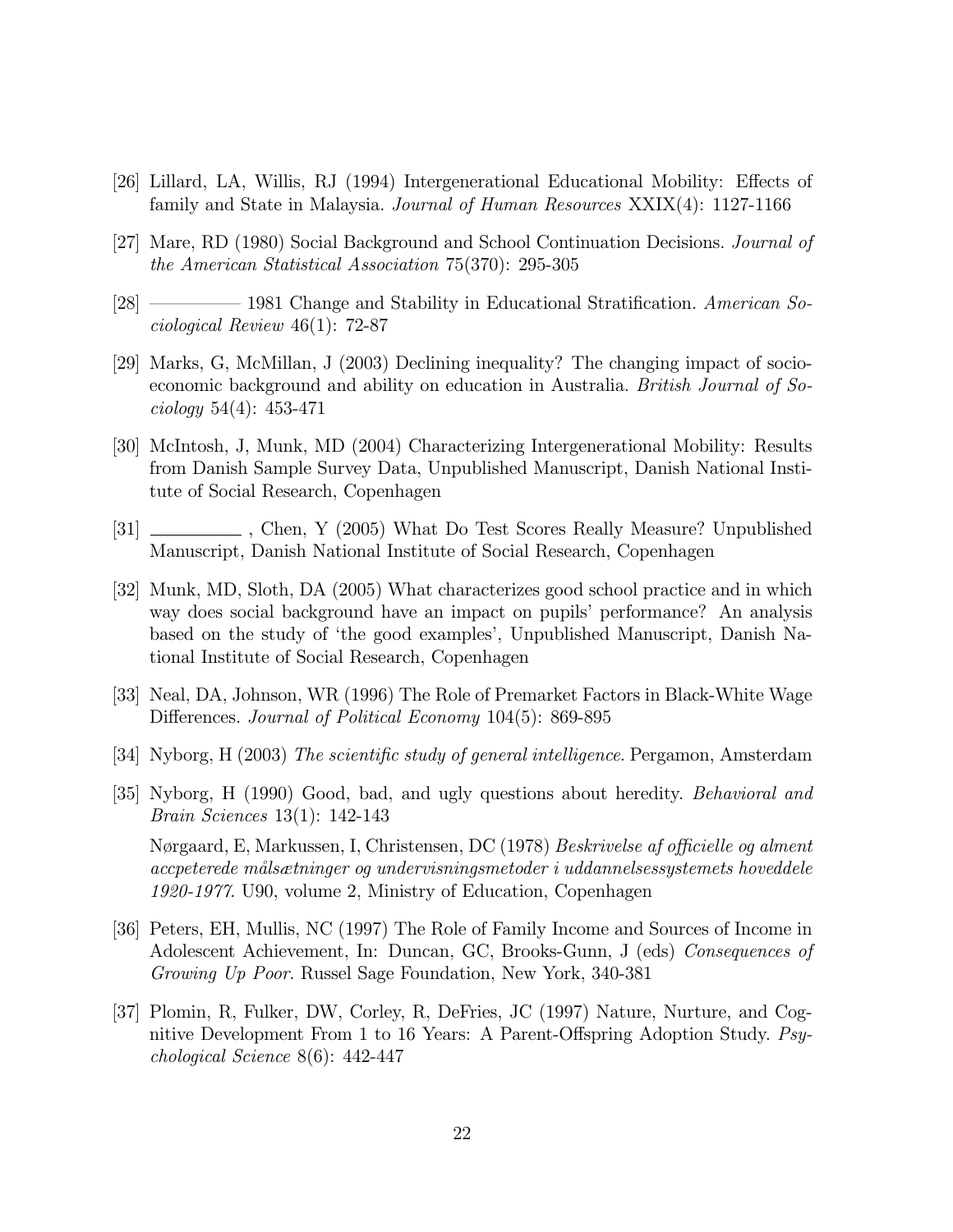- [38] Shavit, Y, Blossfeld, H-P (1993) Persistent Inequality: Changing Educational Attainment in Thirteen Countries. Westview Press, Boulder Co
- [39] Todd, PE, Wolpin, KI (2003) On the Specification and Estimation of the Production Function for Cognitive Achievement. Economic Journal 113(485): F3-F33
- [40] Voung, QH (1989) Likelihood Ratio Tests for Model Selection and Non-Nested Hypothesis. Econometrica 57(2): 307-333
- [41] Wedel, M, Desarbo, WS, Bult, JR, Ramaswamy, V (1993) A Latent Class Poisson Regression Model for Heterogeneous Count Data. Journal of Applied Econometrics 8(4): 397-411
- [42] Ørum, B (1971) Social baggrund, intellektuelt niveau og placering i skolesystemet, Study 20. The Danish National Institute of Social Research, Copenhagen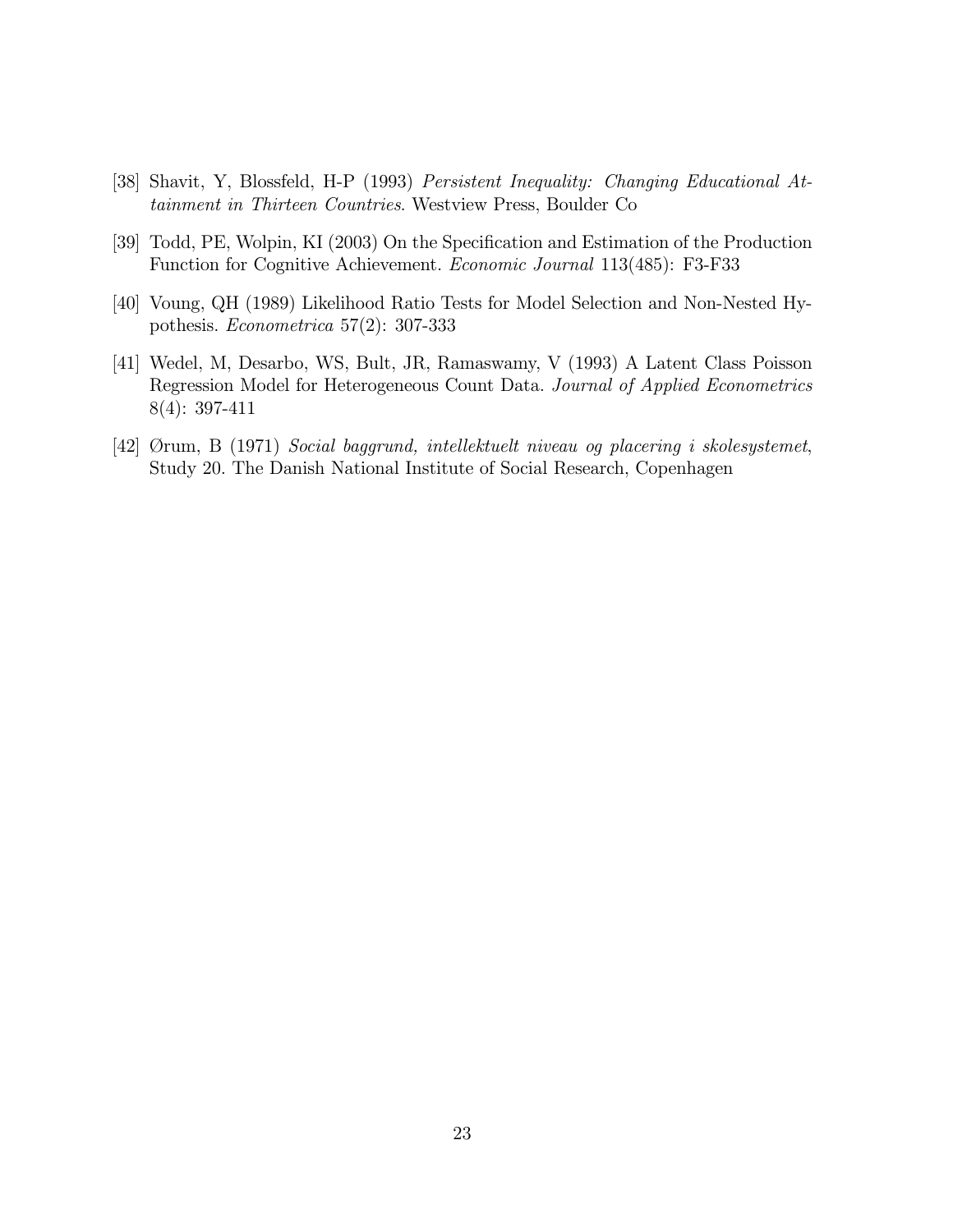# **TABLES**

### TABLE I Variable Means and (Standard Deviations)

| variable iviealis allu             |       |         | (Dialiuaru Deviations) |         |
|------------------------------------|-------|---------|------------------------|---------|
| Variable                           |       | Males   | Females                |         |
| Education                          |       |         |                        |         |
| $E_1$ None                         | 0.31  | (0.19)  | 0.33                   | (0.13)  |
| $E_2$ Apprenticeship or Vocational | 0.32  | (0.10)  | 0.37                   | (0.14)  |
| $E_3$ Short Higher                 | 0.16  | (0.07)  | 0.09                   | (0.04)  |
| E <sub>4</sub> Middle Higher       | 0.17  | (0.12)  | 0.12                   | (0.06)  |
| $E5$ Long Higher                   | 0.04  | (0.07)  | 0.10                   | (0.12)  |
| <b>Test Scores</b>                 |       |         |                        |         |
| Verbal                             | 35.73 | (10.05) | 35.25                  | (10.92) |
| Spatial                            | 21.41 | (7.95)  | 22.71                  | (8.76)  |
| Inductive                          | 21.78 | (9.19)  | 21.85                  | (9.61)  |
| <b>School Variables</b>            |       |         |                        |         |
| Indifferent To School              | 0.39  | (0.47)  | 0.52                   | (0.50)  |
| Likes School                       | 0.52  | (0.49)  | 0.30                   | (0.48)  |
| Dislikes School                    | 0.09  | (0.29)  | 0.18                   | (0.38)  |
| School Quality                     | 0.36  | (0.48)  | 0.33                   | (0.47)  |
| <b>Household Variables</b>         |       |         |                        |         |
| Income                             | 30.36 | (16.88) | 30.75                  | (16.80) |
| Mother Home                        | 0.37  | (0.48)  | 0.37                   | (0.48)  |
| <b>Financial Problems</b>          | 0.25  | (0.43)  | 0.20                   | (0.40)  |
| <b>Broken Home</b>                 | 0.13  | (0.34)  | 0.11                   | (0.31)  |
| Number of Siblings                 | 2.13  | (1.50)  | 2.05                   | (0.03)  |
| Urban                              | 0.24  | (0.43)  | 0.25                   | (0.43)  |
| <b>Father's Occupation</b>         |       |         |                        |         |
| Other Types                        | 0.21  | (0.49)  | 0.24                   | (0.43)  |
| Manual Labour                      | 0.29  | (0.33)  | 0.29                   | (0.46)  |
| Professional and Managerial and    |       |         |                        |         |
| Independent Entrepreneurs          | 0.49  | (0.42)  | 0.46                   | (0.50)  |
| <b>Father's Education</b>          |       |         |                        |         |
| Other Types                        | 0.63  | (0.49)  | 0.60                   | (0.49)  |
| Apprenticeship or Vocational       | 0.04  | (0.29)  | 0.05                   | (0.22)  |
| Other Advanced Education           | 0.03  | (0.15)  | 0.03                   | (0.18)  |
| <b>Higher Education</b>            | 0.29  | (0.27)  | 0.31                   | (0.46)  |
| Mother's Education                 |       |         |                        |         |
| Other Types                        | 0.79  | (0.49)  | 0.78                   | (0.49)  |
| Apprenticeship Or Above            | 0.21  | (0.30)  | 0.22                   | (0.46)  |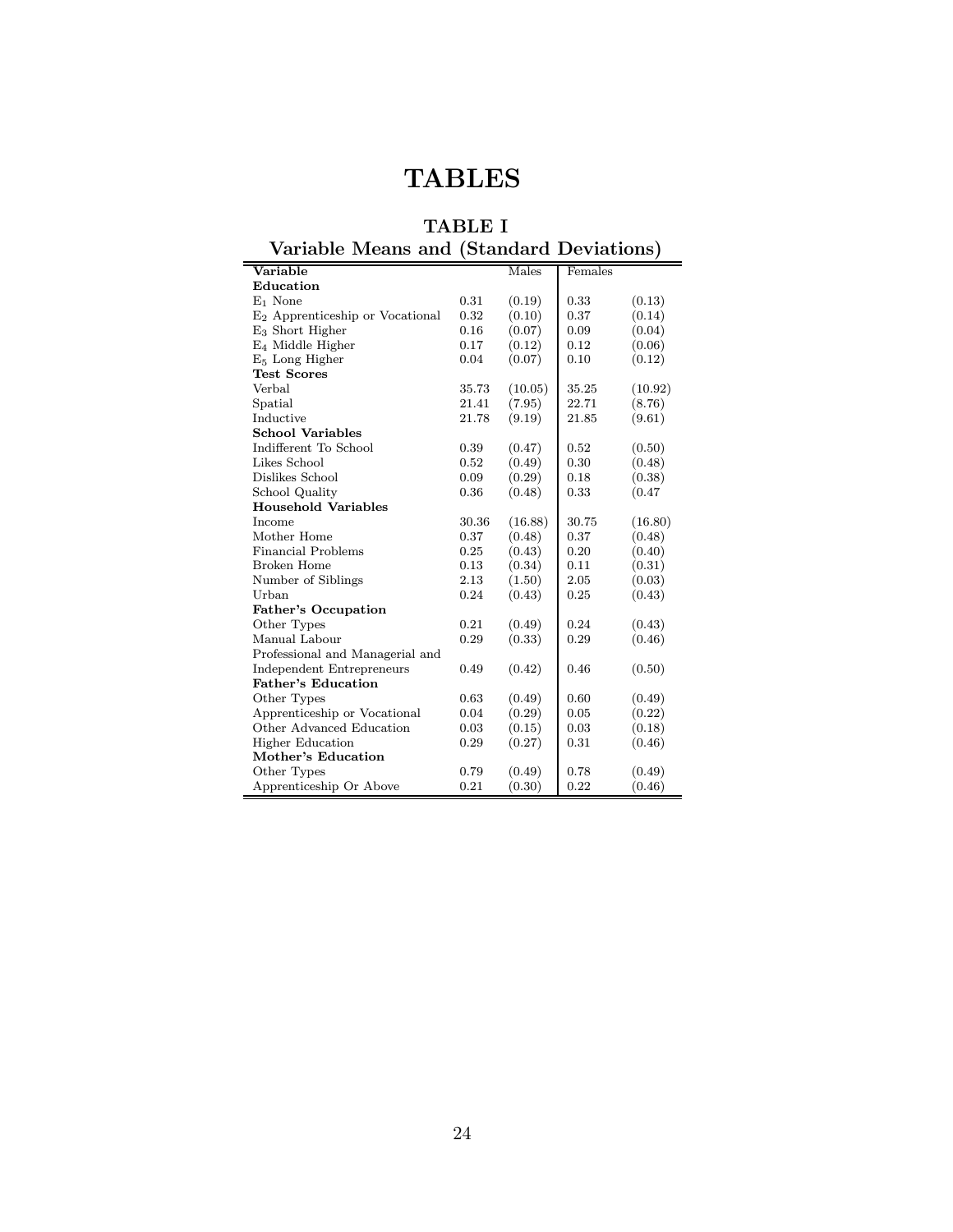| т атанисст тэспиассэ            |                   | ovanuaru Liror |                   |         |
|---------------------------------|-------------------|----------------|-------------------|---------|
| Coefficient of Variable         |                   | Males          | Females           |         |
| <b>Test Scores</b>              |                   |                |                   |         |
| Verbal                          | $0.408**$         | (0.101)        | $0.174*$          | (0.107) |
| Spatial                         | 0.029             | (0.081)        | 0.022             | (0.085) |
| Inductive                       | $0.413**$         | (0.092)        | $0.370**$         | (0.102) |
| <b>School Variables</b>         |                   |                |                   |         |
| Likes School                    | $0.278**$         | (0.063)        | 0.076             | (0.073) |
| Dislikes School                 | $-0.221**$        | (0.080)        | $-0.172**$        | (0.059) |
| School Quality                  | 0.079             | (0.057)        | 0.022             | (0.064) |
| <b>Household Variables</b>      |                   |                |                   |         |
| Household Income                | $0.186**$         | (0.062)        | $0.113^{\dagger}$ | (0.063) |
| Mother Home                     | $-0.022$          | (0.058)        | 0.006             | (0.064) |
| Financial Problems              | $-0.057$          | (0.057)        | $-0.023$          | (0.065) |
| Broken Home                     | $-0.016$          | (0.094)        | $-0.160**$        | (0.106) |
| Number of Siblings              | $-0.018$          | (0.070)        | $-0.141**$        | (0.068) |
| Urban                           | 0.067             | (0.067)        | 0.022             | (0.063) |
| Father's Occupation             |                   |                |                   |         |
| Manual Labour                   | $0.881**$         | (0.278)        | $0.370**$         | (0.129) |
| Professional and Managerial and |                   |                |                   |         |
| Independent Entrepreneurs       | $1.258**$         | (0.302)        | $1.019**$         | (0.207) |
| Father's Education              |                   |                |                   |         |
| Apprenticeship                  | $0.102^{\dagger}$ | (0.061)        | $0.106^{\dagger}$ | (0.070) |
| Other Advanced Education        | $0.328*$          | (0.166)        | $0.471**$         | (0.151) |
| <b>Higher Education</b>         | $0.216**$         | (0.065)        | 0.117             | (0.079) |
| Mother's Education              |                   |                |                   |         |
| Apprenticeship Or Above         | $0.254**$         | (0.062)        | 0.120             | (0.069) |
| <b>Mixing Probabilities</b>     |                   |                |                   |         |
| $p_1$                           | $0.543**$         | (0.041)        | $0.502**$         | (0.029) |
| p <sub>2</sub>                  | $0.456**$         | (0.041)        | $0.498**$         | (0.029) |

TABLE 2 Parameter Estimates (Standard Error)

 $\dagger, \ast,$  and  $\ast\ast$  indicate significant at 10, 5, and 1 percent levels, respectively.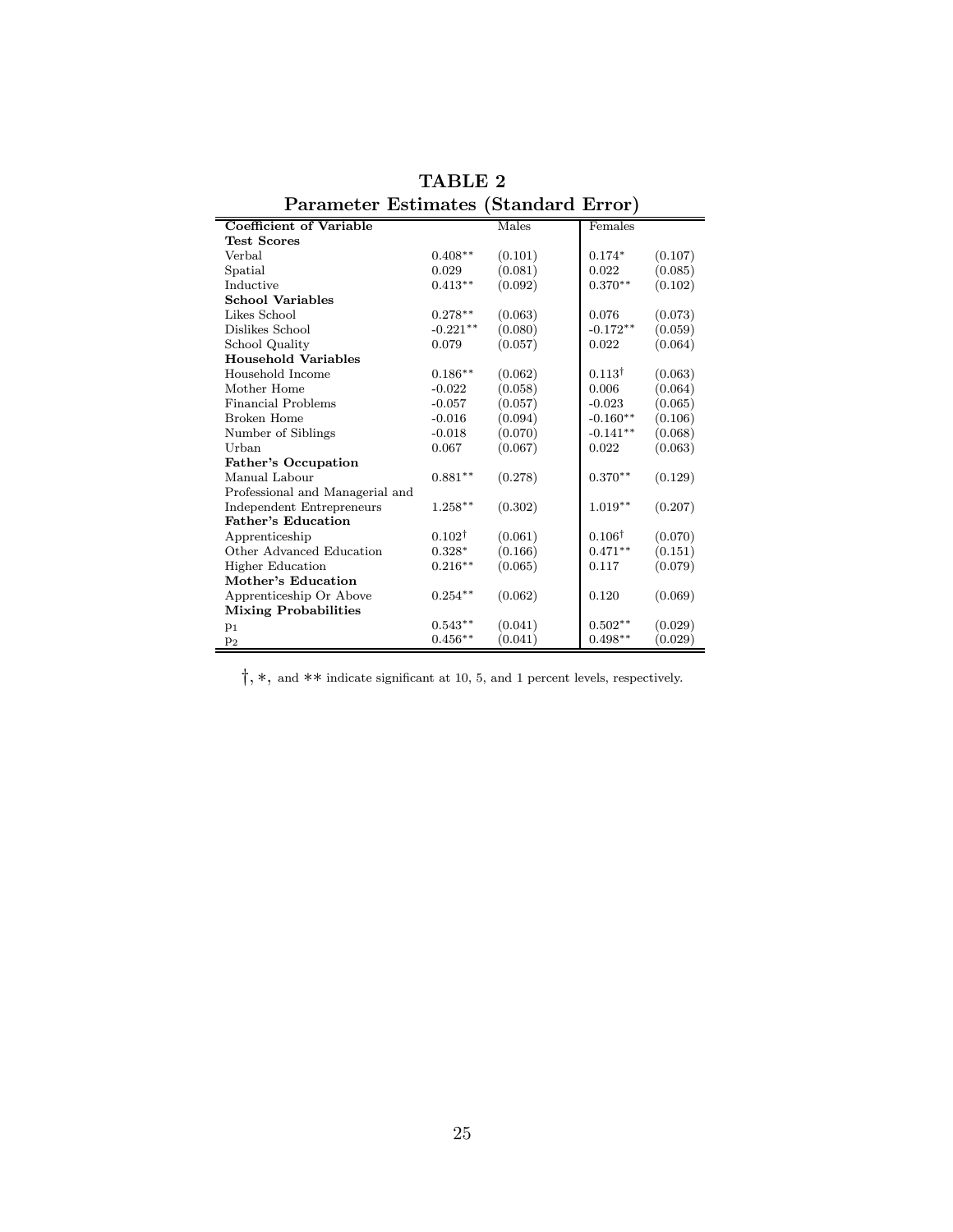| Types of Variables and Goodness of Fit Statistics |            |           |                 |            |           |                 |
|---------------------------------------------------|------------|-----------|-----------------|------------|-----------|-----------------|
| <b>Type of Variable Added</b>                     |            | Males     |                 |            | Females   |                 |
|                                                   | ln(L)      | Cum. $%$  | $\Delta$ Cum. % | ln(L)      | $Cum \%$  | $\Delta$ Cum. % |
| 1. None (Baseline)                                | $-2257.79$ | 0.0       | 0.0             | $-2260.92$ | 0.0       | 0.0             |
| 2. School Variables                               | $-2219.17$ | 12.3      | $12.3**$        | $-2231.67$ | 10.2      | $10.2**$        |
| 3. Family Background Variables                    | $-2066.70$ | 61.0      | $48.7***$       | $-2084.53$ | 61.9      | $51.7***$       |
| 4. Test Scores                                    | $-2003.63$ | 81.3      | $20.3**$        | $-2055.86$ | 71.5      | $9.4***$        |
| 5. Unobserved Heterogeneity (Mixing)              | $-1944.96$ | 100.0     | $18.7***$       | $-1975.90$ | 100.0     | $28.5***$       |
| McFadden's $R^2$                                  |            | $0.139**$ |                 |            | $0.126**$ |                 |

# TABLE 3 Relative Contributions To Explained Variation of Various